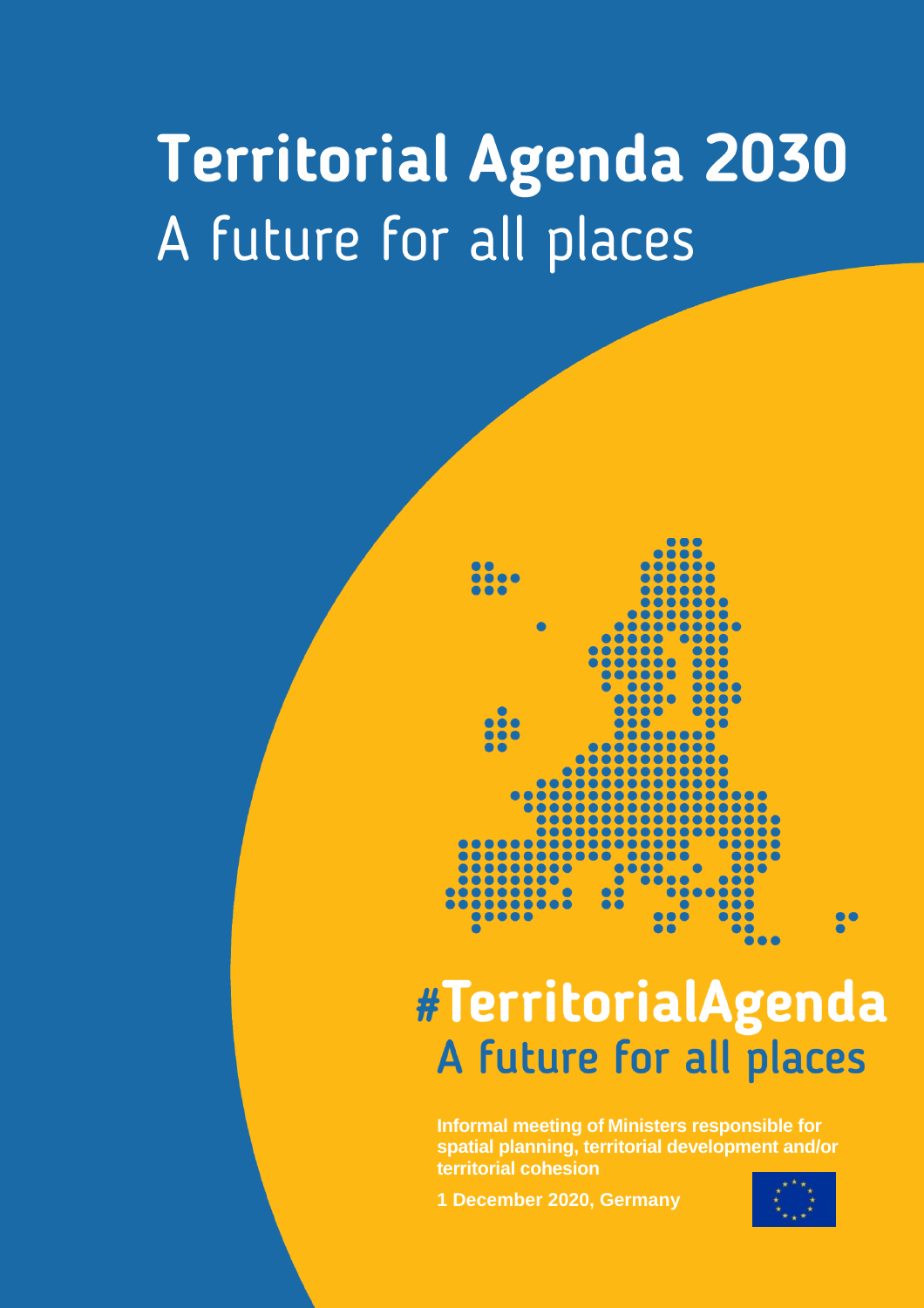

## **TERRITORIAL AGENDA 2030**

A future for all places

## **I Preamble**

- (1) We, the Ministers responsible for spatial planning, territorial development and/or territorial cohesion, in cooperation with the European Commission, the European Parliament, the European Committee of the Regions, the European Economic and Social Committee, the European Investment Bank Group and relevant European and national associations, have reviewed the Territorial Agenda launched in 2007 and updated in 2011. We agree on the Territorial Agenda 2030.
- (2) We encourage our colleagues in neighbouring countries to take note of the Territorial Agenda and join us in putting it into practice at European, transnational, macro-regional and cross-border levels. Everyone is welcome to use the Territorial Agenda within their countries at national, regional and local levels, and in cooperation with other countries.
- (3) We encourage everyone involved in spatial planning and territorial development policies at all administrative and governance levels in the EU and neighbouring countries to put the Territorial Agenda into practice. The Territorial Agenda applies everywhere, focusing on mutual relations and people's well-being.
- (4) The Territorial Agenda draws on the conclusions of the ESPON 'State of the European Territory Report' (2019), ESPON 'European Territorial Reference Framework' (2019) and the European Commission's 'Seventh Report on Economic, Social and Territorial Cohesion' (2017). It also takes into consideration recent reports on spatial planning, territorial cohesion and territorial development, EU Cohesion Policy and the relevant parts of sector policies from the European Commission, the European Committee of the Regions, and the European Investment Bank Group.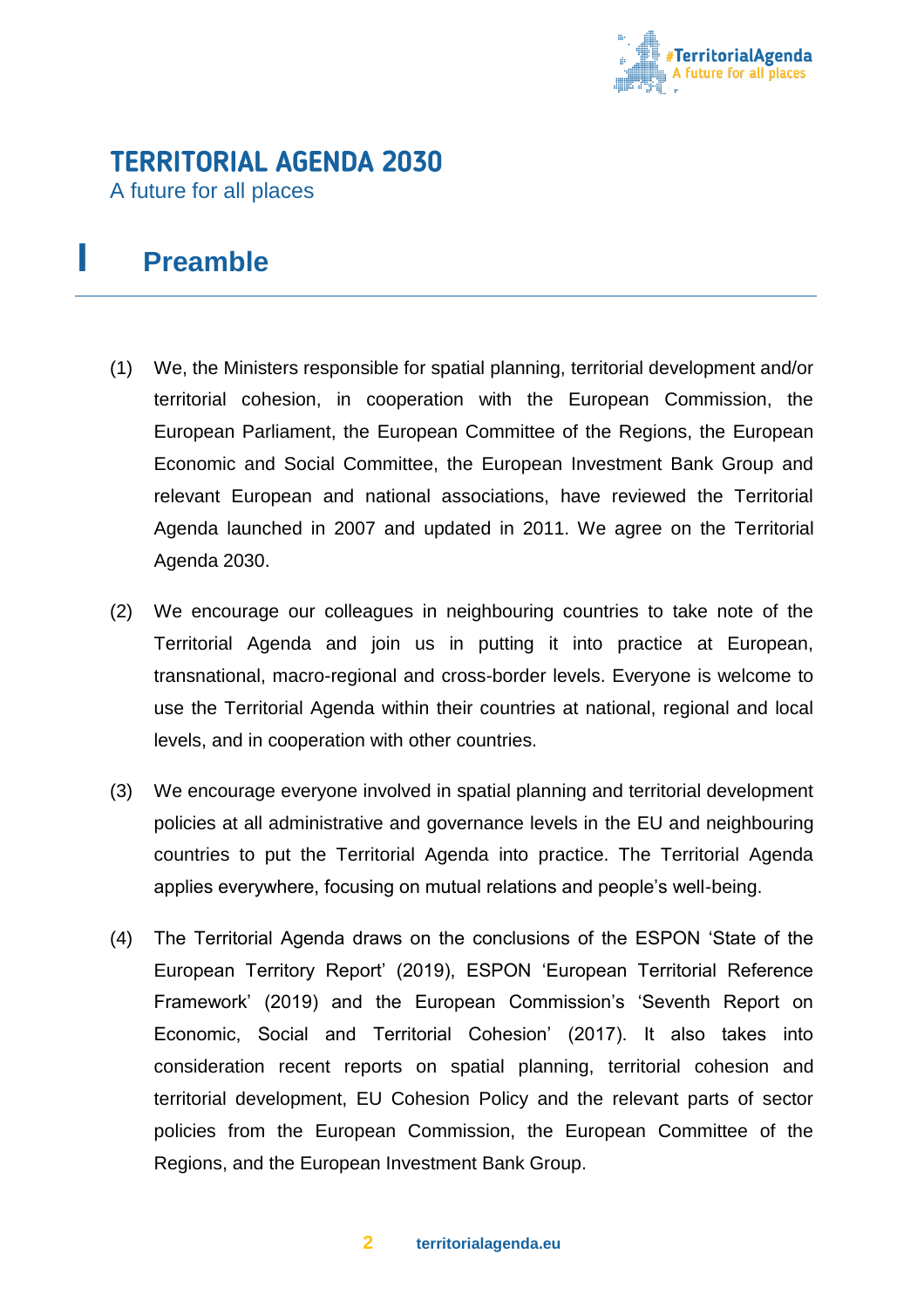

- (5) The Territorial Agenda takes into account recent policy frameworks and agendas including the United Nations 2030 Agenda for Sustainable Development and the Sustainable Development Goals (2015), the Paris Agreement (2015), United Nations New Urban Agenda (2016), European Commission reflection paper 'Towards a Sustainable Europe by 2030' (2019), the proposal for future EU Cohesion Policy 2021-2027 (2018), Urban Agenda for the EU (2016), the New Leipzig Charter (2020), Cork 2.0 Declarationon a Better Life in Rural Areas (2016) and OECD principles on Urban Policy and Rural Policy (2019), as well as the European Green Deal, with its Sustainable Europe Investment Plan and Just Transition Mechanism (2020), the Union Recovery Programme (2020) and the relevant conclusions of the Austrian, Romanian, Finnish and Croatian Presidencies of the Council of the EU.
- (6) The Territorial Agenda provides an action-oriented framework to promote territorial cohesion in Europe. Territorial cohesion is a European Union aim introduced by the Treaty on European Union (Article 3, TEU). It means promoting balanced and harmonious territorial development between and within countries, regions, cities and municipalities, as well as ensuring a future for all places and people in Europe, building on the diversity of places and subsidiarity. It enables more equal opportunities, including access to public services for people and enterprises, wherever they are located. At urban scale these aspects are addressed in the New Leipzig Charter. Territorial cohesion reinforces solidarity to promote convergence and reduce inequalities between better-off places and those with less prosperous prospects or that are lagging behind. Territorial cohesion helps all places to perform as well as possible using their own assets through place-based investment. This benefits Europe as a whole and each individual country.
- (7) The Territorial Agenda underlines the importance of and provides orientation for strategic spatial planning and calls for strengthening the territorial dimension of sector policies at all governance levels. It seeks to promote an inclusive and sustainable future for all places and to help achieve Sustainable Development Goals in Europe.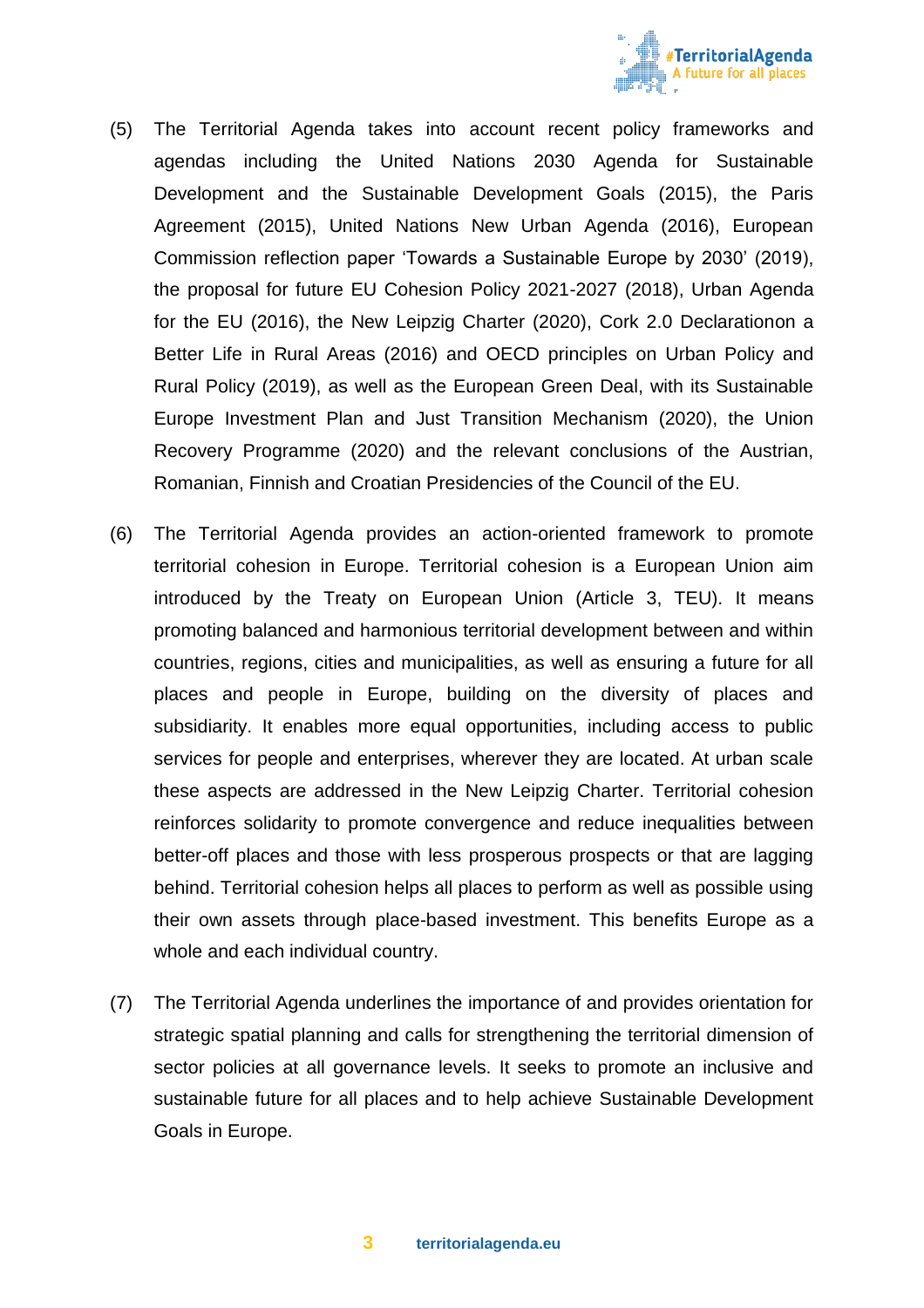

- (8) It is essential to limit inequalities which hamper Europe, countries, municipalities and regions to build on their success. This can only be achieved by paying more attention to the diversity of places in Europe, along with their development potential and challenges.
- (9) While revising the Territorial Agenda, the COVID-19 pandemic has changed policy making and future development outlooks. As implications and policy responses vary across territories due to different conditions, the pandemic shows that territories matter and are highly interdependent. Territorial cohesion should play an important role in the recovery process. Territorial development policies and cooperation on joint objectives are essential to increase the resilience of municipalities, regions and countries, while also strengthening their recovery processes.
- (10) In line with the Treaty on the Functioning of the European Union (Articles 174, 175 and 349, TFEU), all Union policies and actions should contribute to economic, social and territorial cohesion. Working towards sustainable territorial cohesion and limiting inequalities between people and places require joint efforts. For this, sector policies, municipal, regional, national, EU and other authorities, as well as various society groups need to come together. They must cooperate to balance inclusiveness, sustainability, competitiveness and resilience through participative and innovative integrated territorial development.
- (11) Regional and local governments might need external support to ensure inclusive and sustainable development. Such support can be under EU Cohesion Policy and Rural Development Policy within the Common Agricultural Policy, with objectives and investments in all regions. This is of particular relevance for territories with less prosperous future perspectives, those lagging behind and territories suffering from severe and permanent natural or demographic handicaps.
- (12) The European Green Deal with its Sustainable Europe Investment Plan and Just Transition Mechanism, as well as related EU sector policies and work on Long-term vision for rural areas, offer the opportunity to promote synergies between the Territorial Agenda and overarching EU strategies and policies. The Green Deal links green and Just Transition objectives, as it aims at combating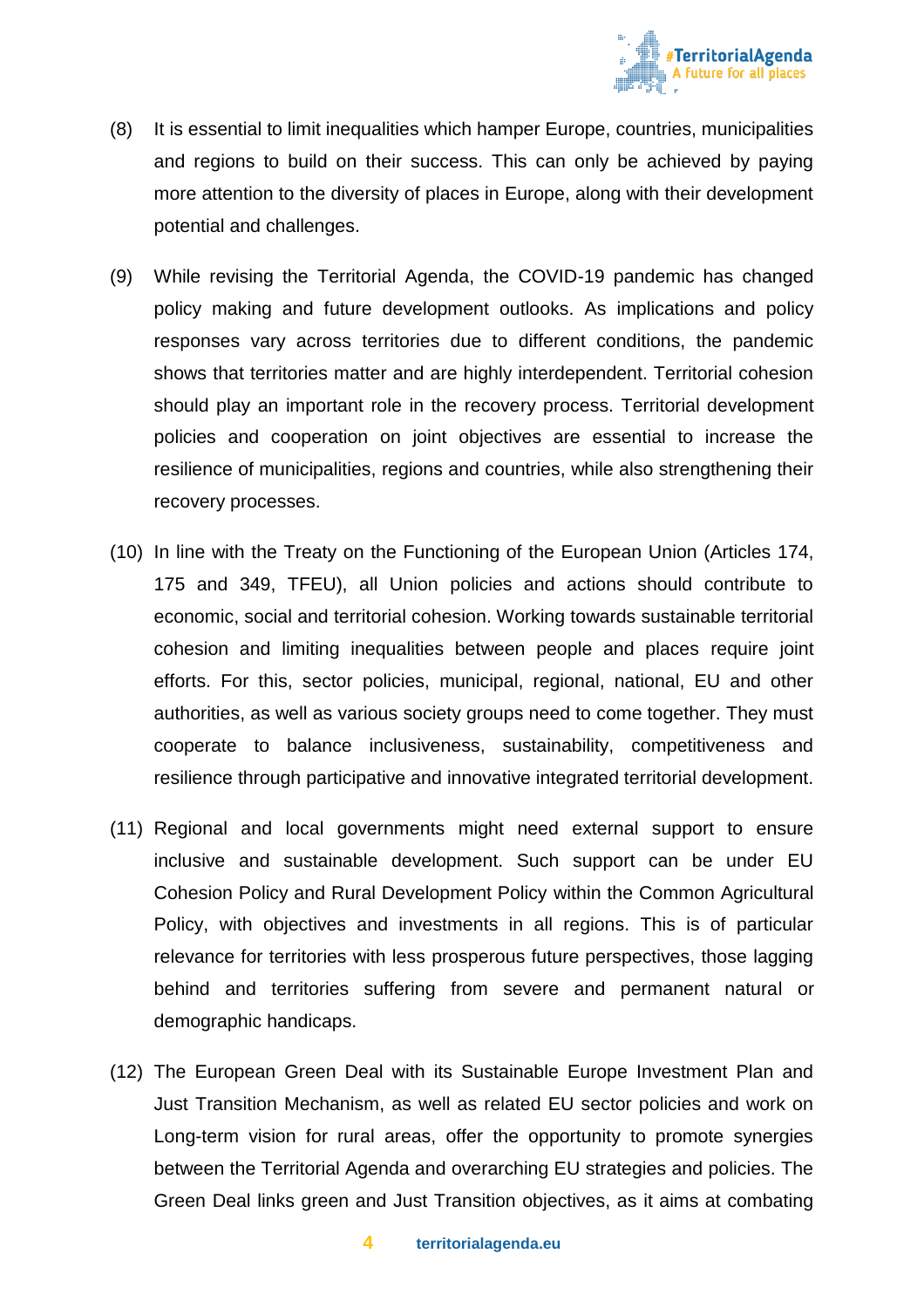

unevenly dispersed effects of the energy transition, reducing greenhouse gas emissions and the impact of climate change and other environmental challenges. It aims at turning climate and environmental challenges into opportunities for all places and making the transition just and inclusive for all. Thereby, the European Green Deal offers the opportunity to promote synergies between the Territorial Agenda and overarching EU strategies and policies. It is in line with the idea of territorial cohesion and the place-based approach, building on the diverse potential of all places and improving the overall territorial balance in Europe.

- (13) We call on those involved in territorial development and strategic spatial planning at all levels to take on board the Territorial Agenda priorities. We also call on those responsible for designing and implementing sector policies – at all levels of governance – to take these priorities into consideration. Coherence between all EU, national and sub-national policies is important for territorial cohesion. Most policies have significant territorial impacts and influence territorial development opportunities in different ways. Coordinated and place-based policies can significantly increase the coherence and effectiveness of policies and reduce the negative effects of conflicting policies.
- (14) We call upon decision makers and authorities in Member States, regions, metropolitan areas, cities, towns, municipalities, rural areas and other places to contribute to inclusive and sustainable futures for all places and people. Places with common potential or challenges can collaborate in finding common solutions. Places with complementary potential can explore their comparative advantages together to create additional development potential. We shall facilitate their ability to develop more effective policy responses through closer cooperation.
- (15) The place‐based approach to policy making contributes to territorial cohesion. It is based on horizontal and vertical coordination, evidence‐informed policy making and integrated territorial development. It addresses different levels of governance (multi-level governance approach) contributing to subsidiarity. It ensures cooperation and coordination involving citizens, civil society, businesses, research and scientific institutions and knowledge centres. It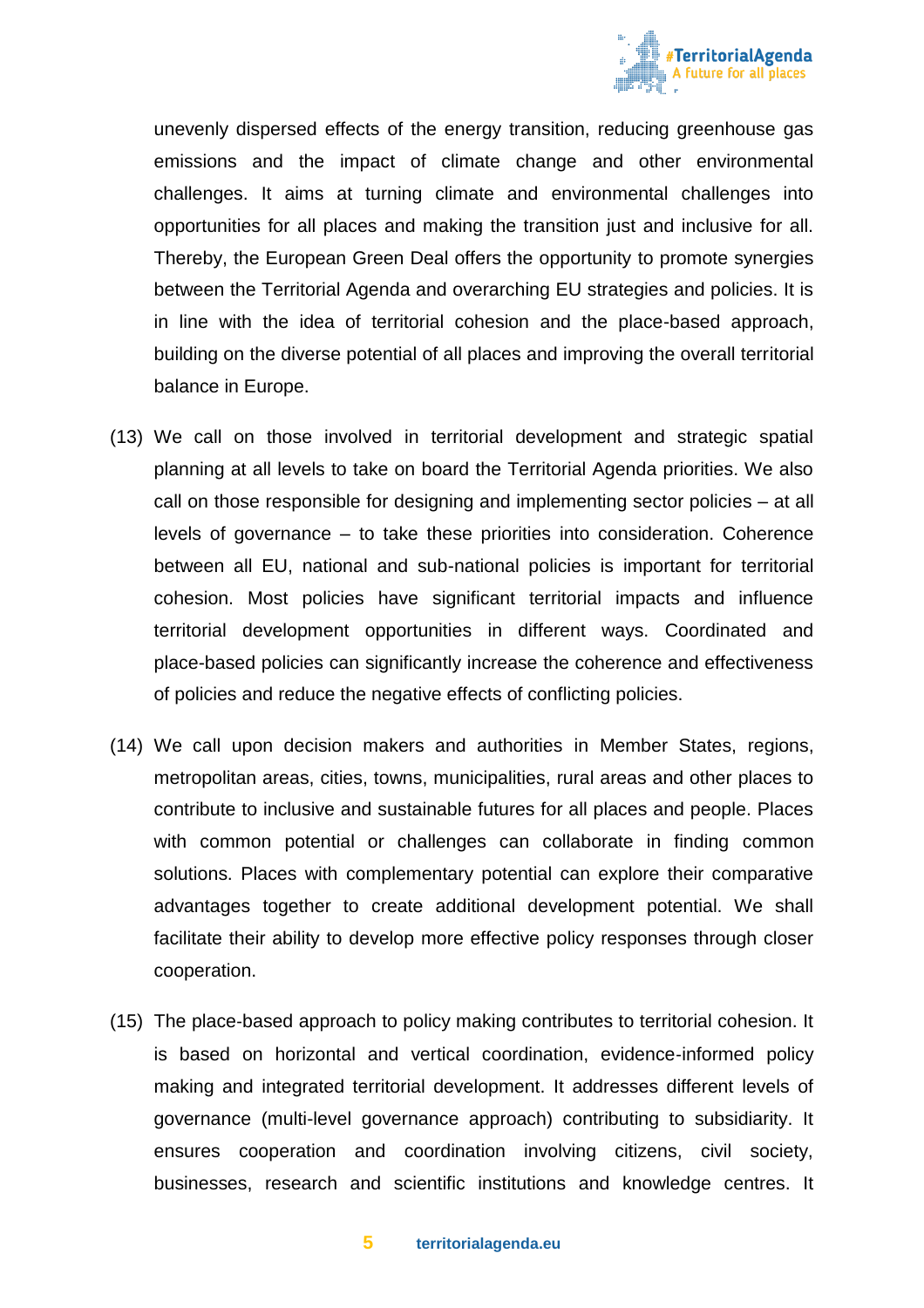

ultimately aims to unleash unique territorial potential related to place-based territorial capital, knowledge and assets, while recognising the need for tailored solutions in different types of territories. The development and implementation of European, national, regional and local strategies with a place-based approach will contribute to long-term development and competitiveness for places.

- (16) The Territorial Agenda and the New Leipzig Charter share the place-based approach, policy coordination and effective multi-level policy frameworks as common principles. The Territorial Agenda advocates these as overarching principles for all places and policy sectors. The New Leipzig Charter provides guidance for applying these in cities, urban areas, their functional regions and peri-urban areas. We therefore support strengthened cooperation between and across spatial levels, including urban-rural partnerships.
- (17) As set out in the New Leipzig Charter, the principles of good urban governance and quality design ensure attractive, inclusive, durable, adaptable places which help make them more pleasant and attractive for people to work, live and enjoy. It is essential that public authorities proactively plan for high quality and inclusive design when considering development in our cities, towns and villages.
- (18) We call upon communities and civil society across Europe to help overcome growing development differences between people and between places. Building bridges between people with different incomes, educational backgrounds, cultures, traditions and religions is key to keeping Europe together. We shall facilitate cooperation and increase solidarity between civil society to reduce segregation and to promote social inclusion as well as using diversity as an asset for everyone's well-being.
- (19) The diversity of places in Europe is an underused potential. Place-based policy making can help release untapped potential. Joining efforts across sector policies, governance levels, places and societal groups is essential for an inclusive and sustainable Europe that offers future prospects for all people and places, protects common livelihoods and shapes transitions.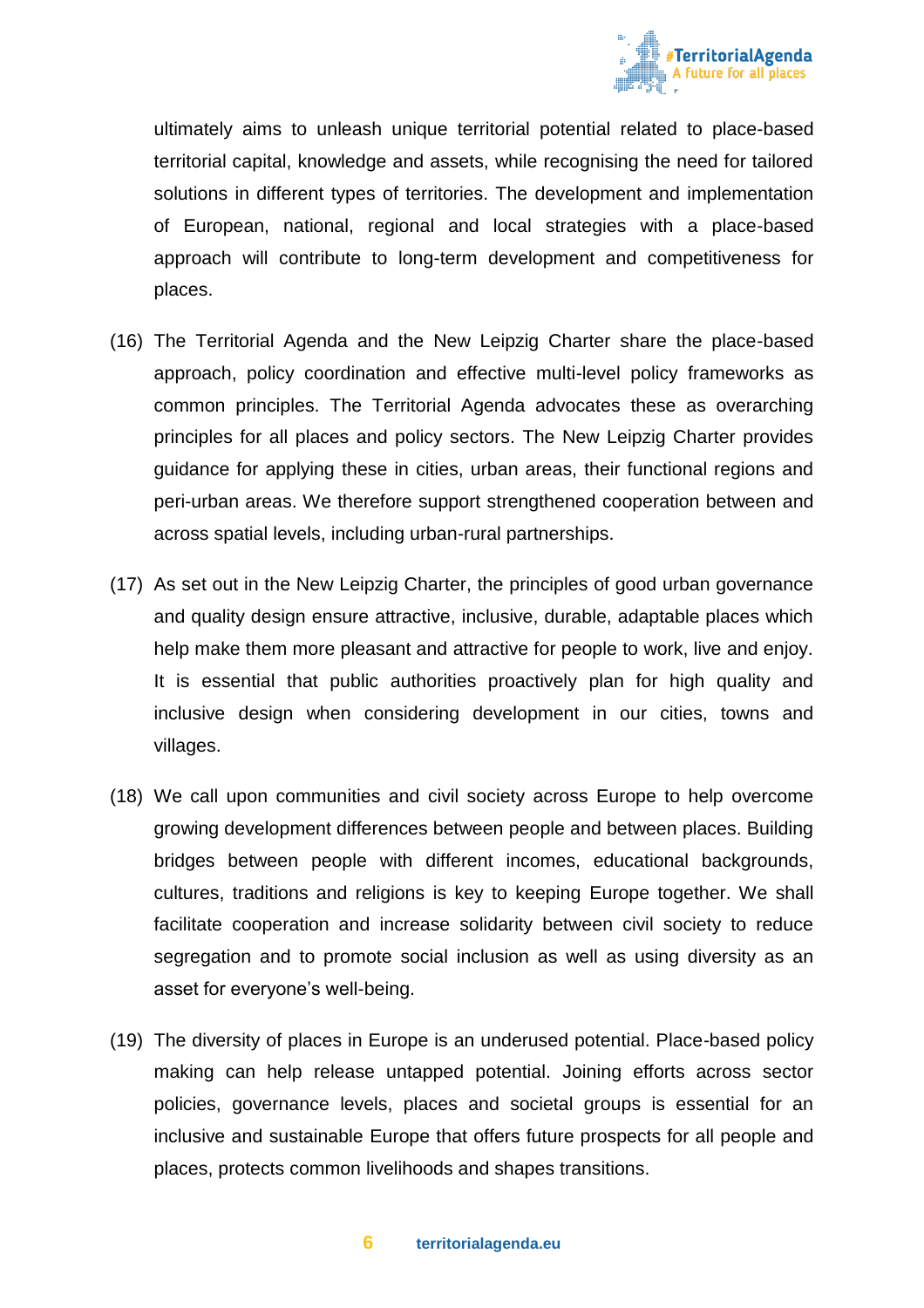

- (20) Recent studies, including from ESPON, the European Commission, the European Committee of the Regions, the European Investment Bank, World Bank and other international, national and regional players, highlight that Europe faces major economic, social and environmental challenges but it also has great potential to improve living conditions in all places and for all people. This requires policy responses with a strong territorial dimension and coordinated approaches acknowledging and using the diversity and specificities of places.
- (21) Europe has many different types of places, such as capital regions, metropolitan areas, small and medium-sized towns, peri-urban areas, rural areas, inner peripheries, peripheral areas, northernmost areas, sparsely populated areas, islands, coastal areas, mountainous areas, outermost regions, cross-border regions, macro-regions, areas of demographic decline and areas in economic transformation and industrial transition. These have very different development potential and challenges. At all levels, from sub-local to pan-European, there are increasing economic and social disparities between places and between people along with environmental risks and pressures. These are driven by economies of scale, imbalanced access to markets and qualified labour, as well as disparities in quality of governance and public services. Furthermore, links and flows between places, especially along corridors, affect the possibilities to realise potential or respond to challenges.

#### Quality of government and governance

(22) The quality of government and governance processes is an important crosscutting principle for local, regional, national and European development. It matters for the well-being of society and is a prerequisite for long-term sustainable increases in living standards, investments, social trust and political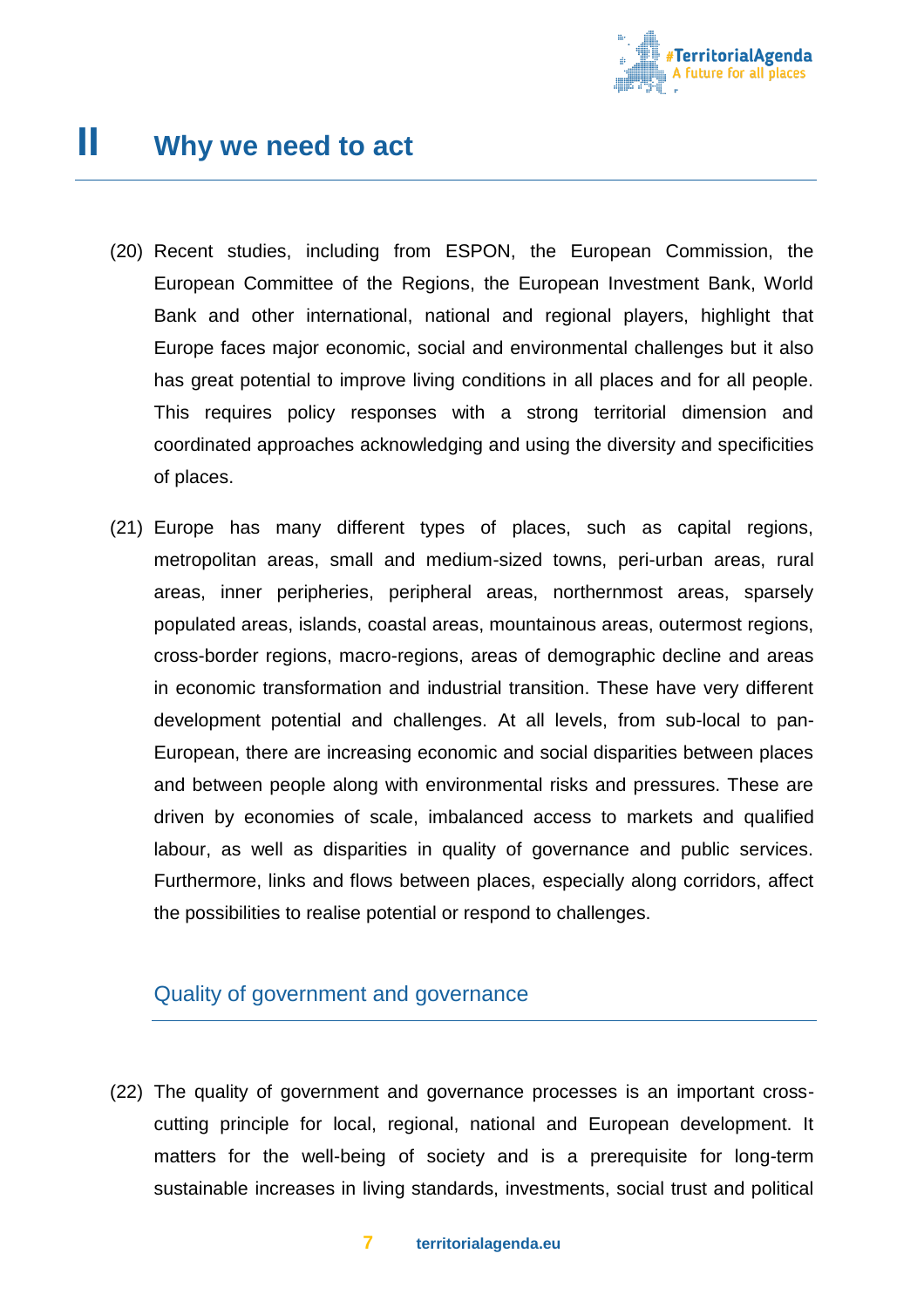

legitimacy. Developing and implementing integrated place-based strategies and investments needs cooperation across sector policies as well as levels of government and governance, while also engaging local communities. Continuous capacity building at all levels is particularly important to enhance participatory implementation of the strategies.

(23) As highlighted in the Seventh Cohesion Report, the quality of government and governance at all levels varies across Europe. The largest differences are between countries, with variations also within countries. Poor quality of government and governance risks diminishing marginal utility and returns on investments in infrastructure, human capital and technology in the territory.

#### People and places drift apart

#### Increasing imbalances and inequalities

- (24) Europe's changing social and economic geography is accompanied by increasing inequalities, driving apart people and places. Some societal groups and communities have the perception that European and national objectives and outlooks do not address their concerns and prospects. This is expressed in the 'geography of discontent' debate. Indeed, widening social and economic disparities in Europe have a spatial dimension such as segregation within towns, cities, rural areas or regions, within regions or countries and within Europe. Increasing inequalities and disparities lead to a considerable diversity for future perspectives. The Territorial Agenda emphasises these challenges and brings them to the attention of policy makers.
- (25) Action is needed in the following fields:
- (26) **Quality of life:**The underlying objective of all public policies should be to increase citizens' well-being and quality of life. These go beyond economic performance, living standards and purely material aspects to include access to quality public services, freedom of movement and healthy, resilient and high quality architecture and built environments. They also have a territorial dimension ranging from disparities between neighbourhoods such as social exclusion and urban poverty, to disparities between regions and countries.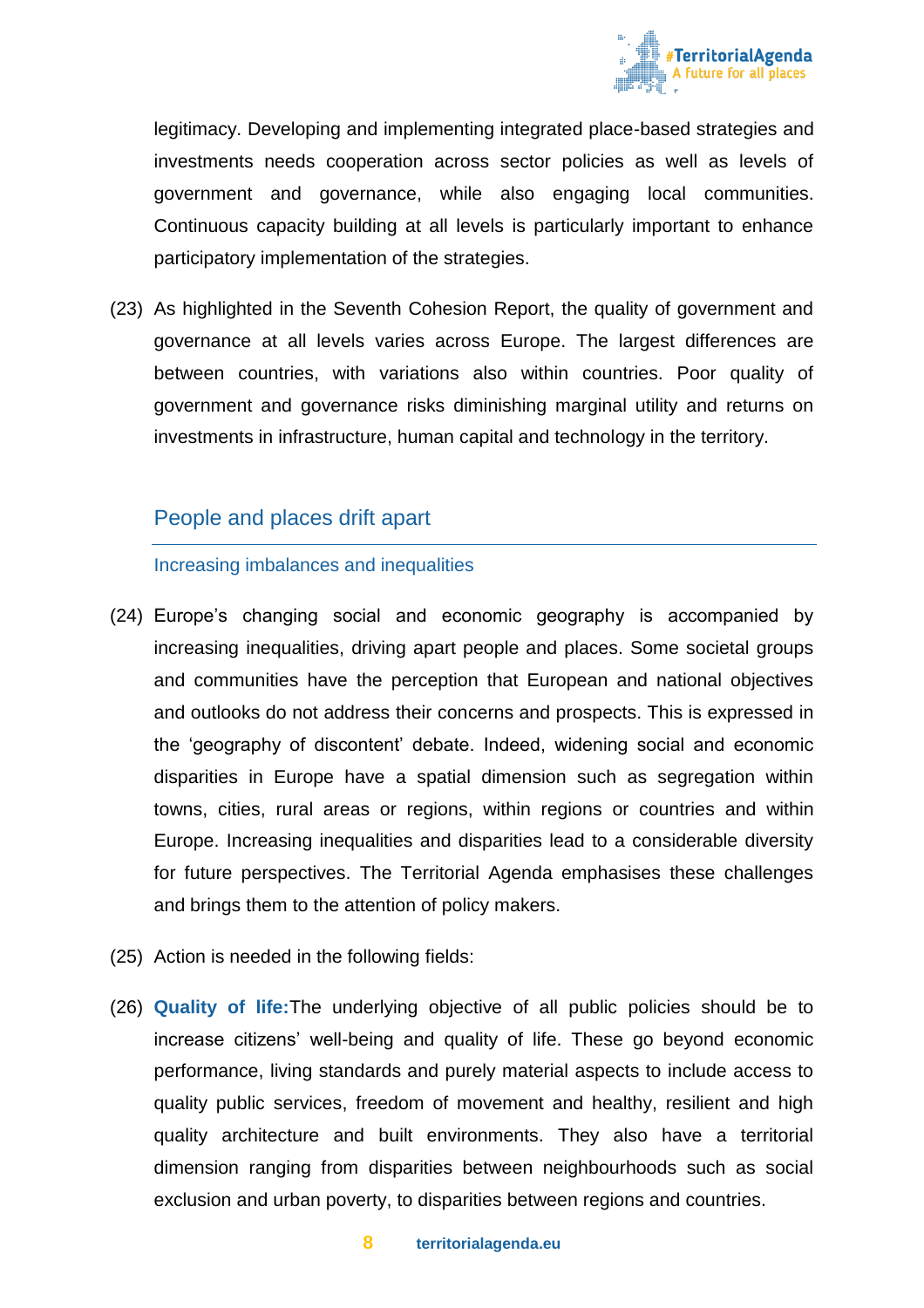

- (27) **Services of general interest:** The accessibility, proximity, affordability and quality of public services is important to quality of life and business development. Needs for greater cost-effectiveness and efficient public management can lead to the withdrawal or clustering of services in certain locations. At the same time, expectations of availability and quality increase. Differences in access to services of general interest risk driving service providers, enterprises and social activities to relocate to areas with better access in the medium to long run. New technologies for online services can reduce the sensitivity of peripheral areas to such relocation pressures. At the same time, there are increasing challenges in access to affordable housing in some areas, especially where temporary accommodation and tourism services significantly reduce the housing stock, contributing to homelessness, gentrification and social exclusion.
- (28) **Demographic and societal imbalances:** Ageing, domestic and intra-European migration, including depopulation, pose challenges to Europe's welfare systems and to local and regional development. These demographic dynamics have severe social implications including increased social exclusion and inequalities, as well as challenges for public service provision, labour markets and housing. Ageing and migration point to further concentration in urban areas along with depopulation in rural and peripheral areas. This especially concerns remote areas that lack access to public services and economic and social opportunities. Extra-European migration flows, including outmigration of young and talented people and immigration of refugees, may exacerbate these challenges.
- (29) **Digitalisation and the 4th industrial revolution:** Digitalisation and disruptive technologies will shape economic and societal development in Europe. The 4<sup>th</sup> industrial revolution will lead to fusions of technologies and the lines between physical, digital and biological systems becoming blurred, transforming the labour market significantly. Economic concentration and new technical solutions rapidly rolled out across the world increasingly create 'winner takes all' economies. This gives an additional relevance to regions and urban agglomerations in economic transition. Public authorities and decision makers need to constantly innovate and engage in stakeholder dialogues to prepare for transitions and to shape policies effectively. This also requires taking into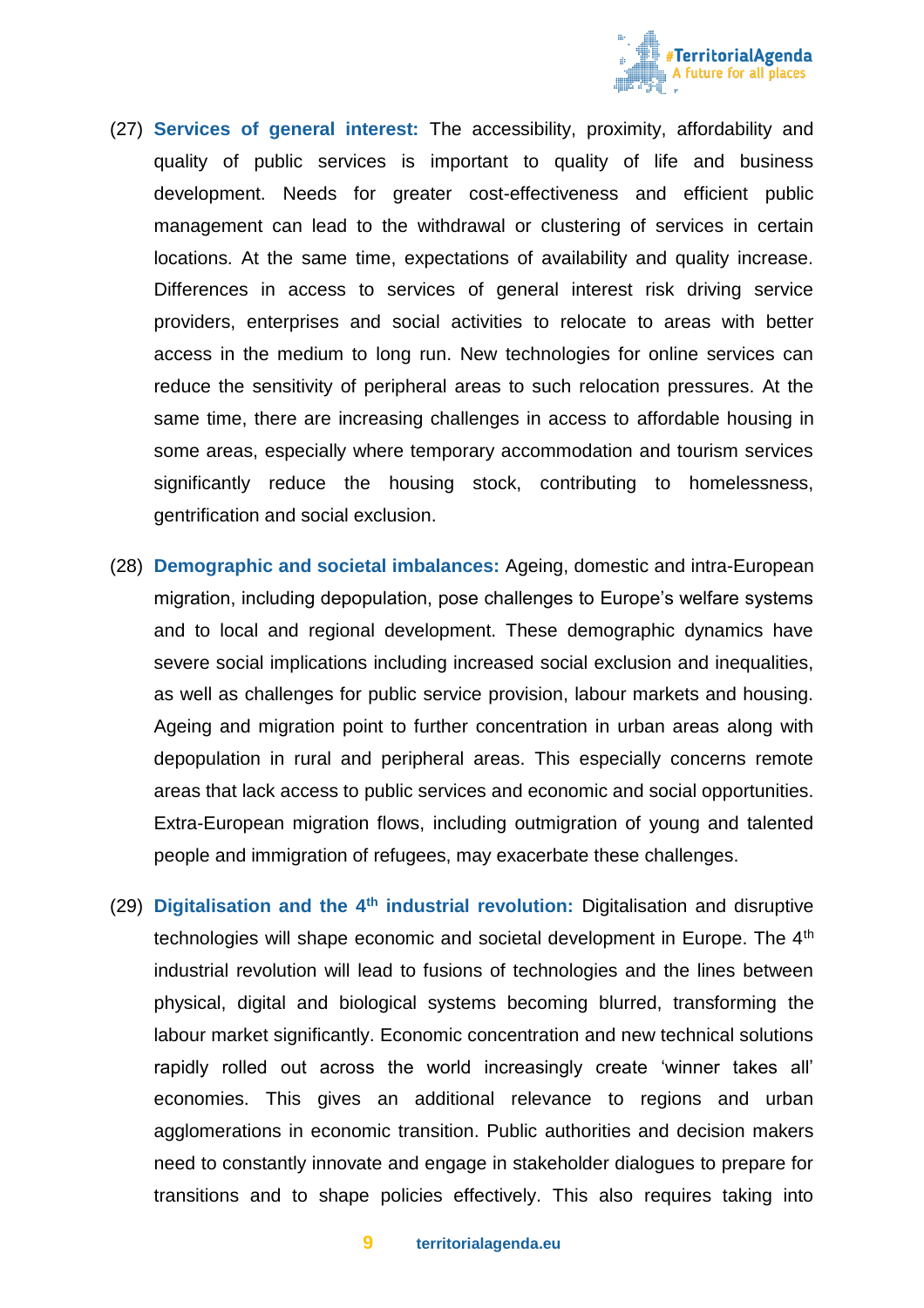

consideration data protection and privacy rights, digitalised government and European digital transformation. Divides in education, digital skills and broadband access are a major factor in increased territorial inequalities. The elderly and people living in remote rural areas (e.g. in mountainous areas or on islands) are often at risk of being excluded from digital transformation processes.

- (30) **Employment and economic development:** Local and regional economies in Europe are highly interconnected and interdependent through complex value chains. Economic and employment prospects are affected by local development conditions beyond the influence of local, regional, national and European decision makers. Some places tend to have better economic performance and employment opportunities, e.g. due to higher levels of competitiveness, financial and investment capacity, attractive conditions for investments, favourable business climates, developed regional infrastructures, effective regional innovation systems, higher levels of research, development and innovation activities, access to good education, skilled labour force, as well as good entrepreneurial and natural environments. This reinforces the relative position of better-off places and further perpetuates disparities and imbalances. Another important aspect is the urban growth and polycentric development.
- (31) **Interdependencies between places:** While some places in Europe are drifting apart, there are also growing interdependencies between places. These positive and negative externalities mean developments in one place affect potential in another, so changes in one part of Europe can affect other parts of the continent. These interdependencies are most visible in the concentration of economies and increasing disparities between flourishing (often metropolitan) areas and declining (often rural) areas. It is visible in the persistent coreperiphery division in Europe and nationally. Internal and especially EU external borders have disparities and differences in legal, social and political systems that affect local and regional development. Barriers to integration between places can result in underutilised human, cultural, economic and ecological resources in border regions, exacerbating their peripheral position and social exclusion.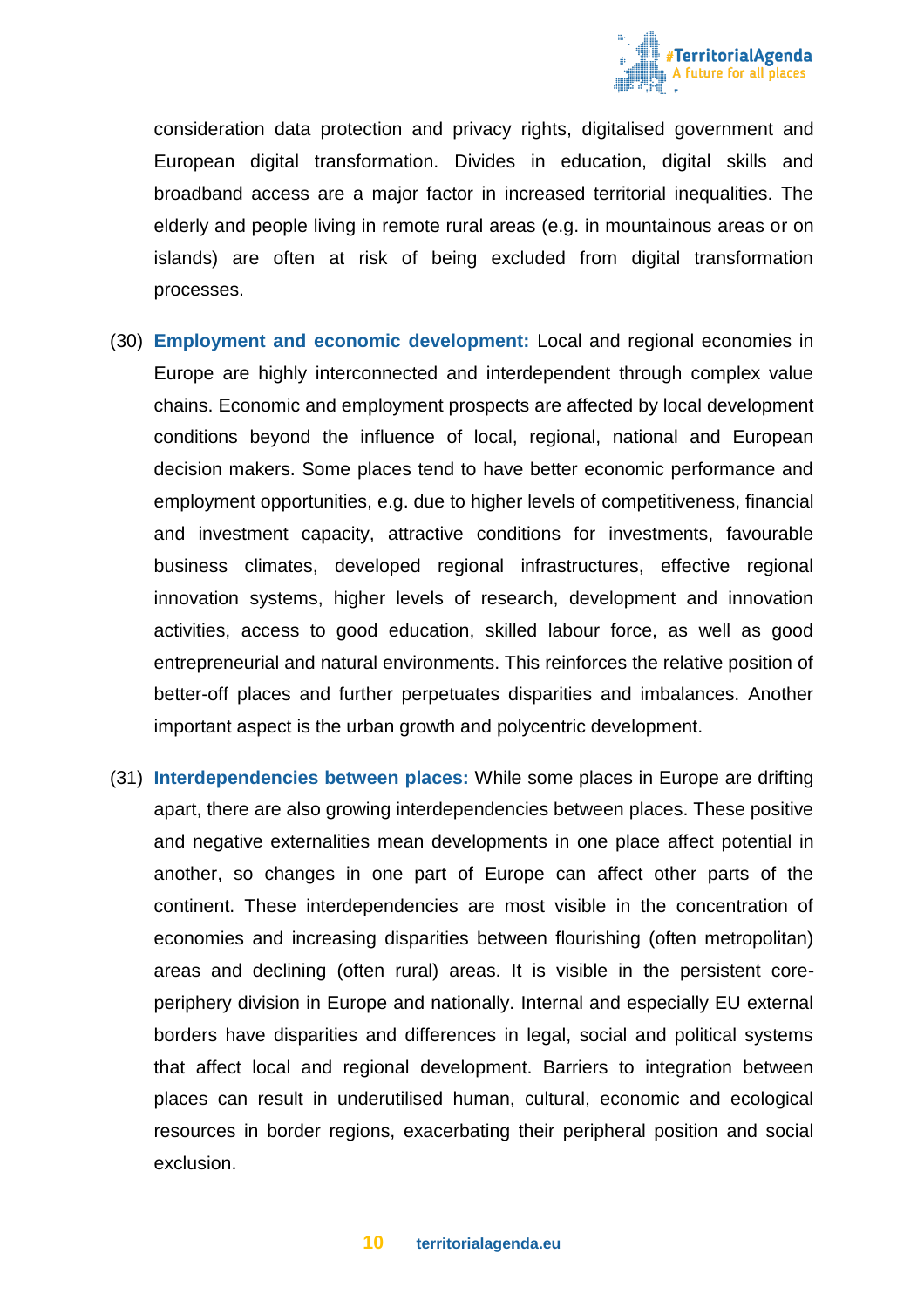

(32) **Global embeddedness:** Europe is highly interwoven in the global economy. Local and regional development in Europe is affected by global strategies as well as geopolitical and socio-economic developments beyond the influence of local and regional decision makers, including dynamics in Eurasia and the Mediterranean. Many European citizens and enterprises participate in worldwide social and economic networks. Consequently, development in European regions, metropolitan areas, cities and towns is linked to other places and the flows of goods, services, investments, people and ideas around the world. In short, exogenous developments influence development perspectives for places in Europe. Neither the potential nor the vulnerabilities linked to global developments are equally distributed across Europe. Moreover, the COVID-19 pandemic has exposed the fragility of global supply chains and a lack of resilience in several economic sectors and territories.

#### Sustainable development and climate change

#### Increasing pressures on the environment

- (33) Global sustainable development challenges are highly relevant for local and regional development and living conditions in Europe. This especially concerns climate change, environmental degradation and the transition to a climateneutral economy. The growing urgency to address climate change, resilience and a transition to more sustainable development is emphasised in political and societal debates as underlined by the United Nations 'Sustainable Development Goals'. These concerns are strategically translated into an EU agenda through the European Green Deal and European Semester country reports. A transition to sustainable development holds different potential and challenges for different rural areas, towns, cities and regions.
- (34) Action is needed in the following fields:
- (35) **Climate change:** The impacts of climate change vary considerably across European geographical regions with different degrees of vulnerability. The increased risks of sea-level rise, heat waves, forest fires, drought, desertification, other land and soil degradation, floods and other natural and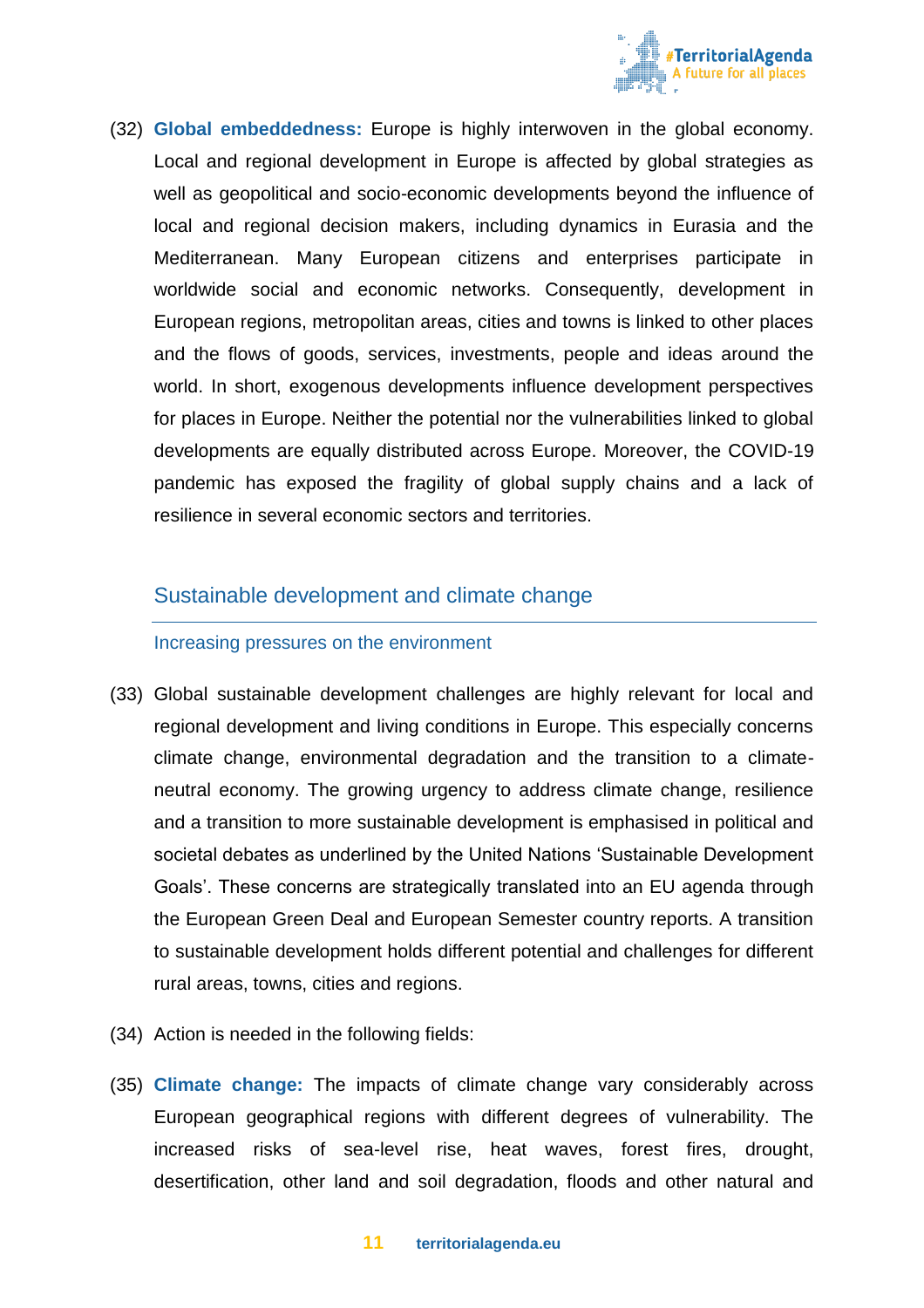

mixed natural and technical hazards call for place-based responses, cooperation and coordinated policies. Climate change mitigation and adaptation actions can even bring new development opportunities for places. This can concern agriculture, the bioeconomy, green, blue and circular economies, and renewable energy production. Climate change impacts as well as mitigation and adaptation actions depend on the territorial context and require tailor-made responses at all levels.

- (36) **Loss of biodiversity and land consumption:** The rapid man-made loss of biodiversity poses severe risks to ecosystems and long-term living conditions. This affects livelihoods, quality of life and local economies. Increasing land and coast take and use, soil sealing and urban sprawl reduce open spaces, biodiversity and fertile soil, while also contributing to urban heat islands impacting the functioning of ecosystems. At the same time, abandoned, derelict and underused sites offer potential for land-use changes.
- (37) **Air, soil and water quality:** This is essential for human well-being. Air pollution, noise, contaminated soil and polluted ground and surface-water bodies cause serious health problems that can correlate with social inequality. There are disparities in access to clean air, water and soil not only between countries and regions but also between urban and rural areas, as well as inside towns, cities and metropolitan areas.
- (38) **Secure, affordable and sustainable energy:** European citizens and enterprises need access to sustainable, secure and affordable energy supplies. This is important for local and regional development. Significant imports from third countries vulnerable to economic or political instability increase problems for energy security. Volatile energy prices and rising emissions highlight the need for sustainable and resilient solutions such as renewable energy, greener, decarbonised economic activities and other measures increasing energy efficiency and reducing energy consumption. Insufficient energy infrastructure and dependence on existing networks call for diversified energy production and supply, as well as energy market development and integration.
- (39) **Just transition:** Achieving a climate-neutral economy by 2050 requires decarbonisation actions all over Europe. The economic, environmental and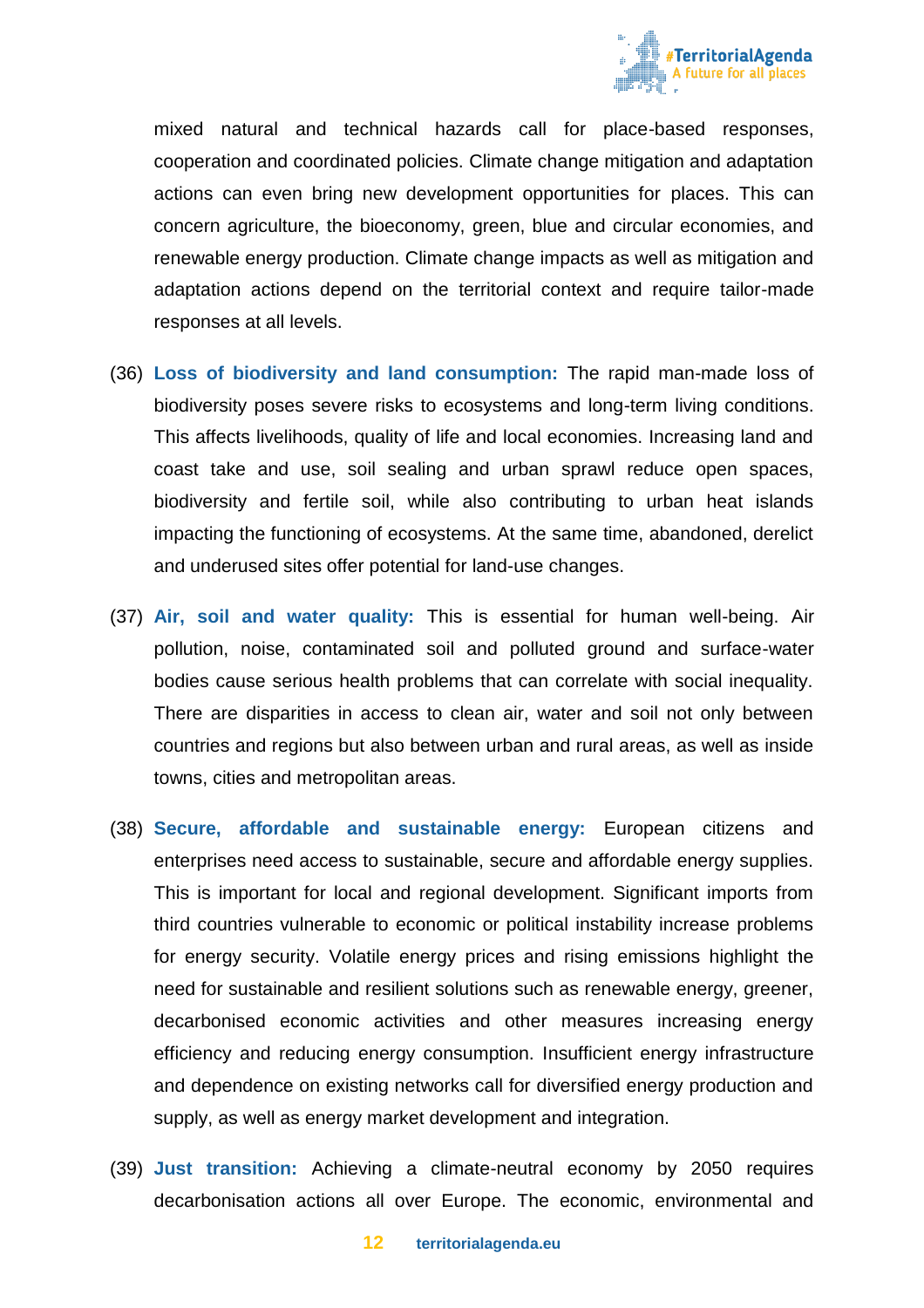

social costs of this transition are particularly high for territories and populations most heavily dependent on fossil fuels and industries emitting significant greenhouse gases. The objective of just transition is to ensure that progress towards a climate-neutral economy happens in a fair way, leaves no one and no place behind, and delivers a high quality of life for all. Investments are needed for the territories negatively affected by the transition process by enabling regions and people to address the social, economic and environmental impacts of the transition towards a climate-neutral economy by 2050.

- (40) **Circular value chains:** The circular economy is an important objective for a carbon/climate-neutral economy. The circular economy aims to close material and energy loops through long-lasting design, maintenance, repair, reuse, remanufacturing, refurbishing and recycling. Industrial symbiosis processes in regional value chains are important. The transition of Europe's economies towards a place-based circular and carbon/climate-neutral model has a territorial dimension and can strengthen functional regions. Economic prosperity in places depends on the competitiveness and creativity of their enterprises and start-ups as well as on local assets, characteristics and traditions, cultural, social and human capital and innovation capacities. In general, urban areas are better positioned to pick up related trends than sparsely populated areas and inner peripheries which often lack critical mass. Towns and smaller cities as well as places with high levels of craftmanship might nevertheless benefit from a circular economy in terms of repair, reuse and sharing activities at local and regional level.
- (41) **Nature, landscape and cultural heritage:** Natural and cultural heritage are local and regional development assets that offer unique opportunities for development and high-quality living environments. Sustainable and effective use of resources should benefit local communities and promote local business opportunities. Overexploitation of these assets however can threaten a local or regional economy. Urbanisation, intensive agriculture and fisheries, energy production, mining, industrial activities, transport and other infrastructure developments, particularly when uncoordinated, can cause severe problems. Increased and uncoordinated exploitation of maritime space and marine resources may impact sustainable development, while changes in land and sea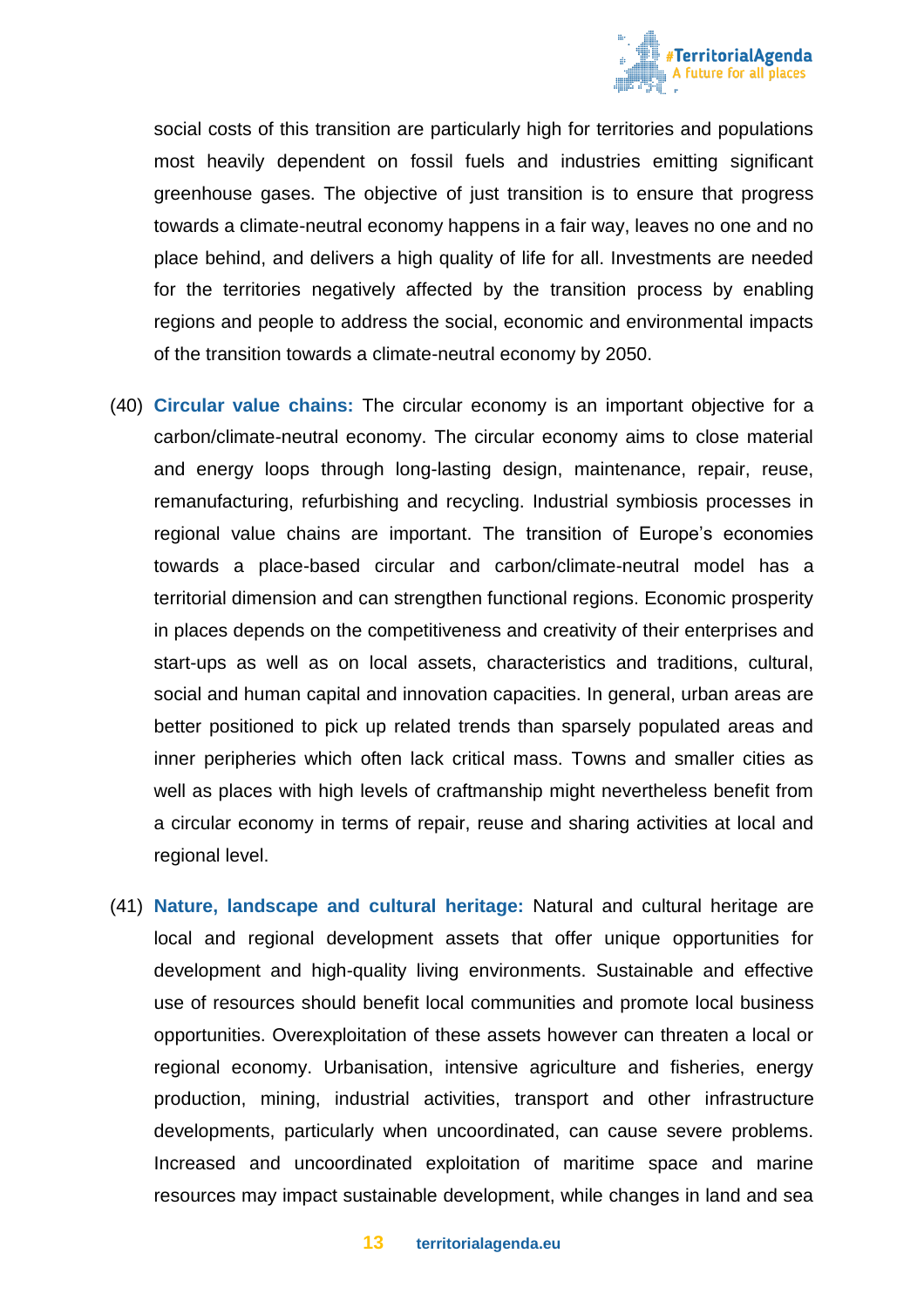

use, urbanisation and mass tourism threaten cultural assets and landscapes and may fragment natural habitats and ecological corridors.

#### Need to act

(42) In Europe, growing inequalities between places and between people as well as unsustainable developments have reached a critical level. Increased concerted action at all geographical and governance levels is needed to ensure positive future perspectives for all people, communities and places in Europe. It is time to better understand and adequately address territorial impacts of sector policies. We seek to contribute to sustainable development and to keeping Europe together by delivering on the following territorial priorities for Europe.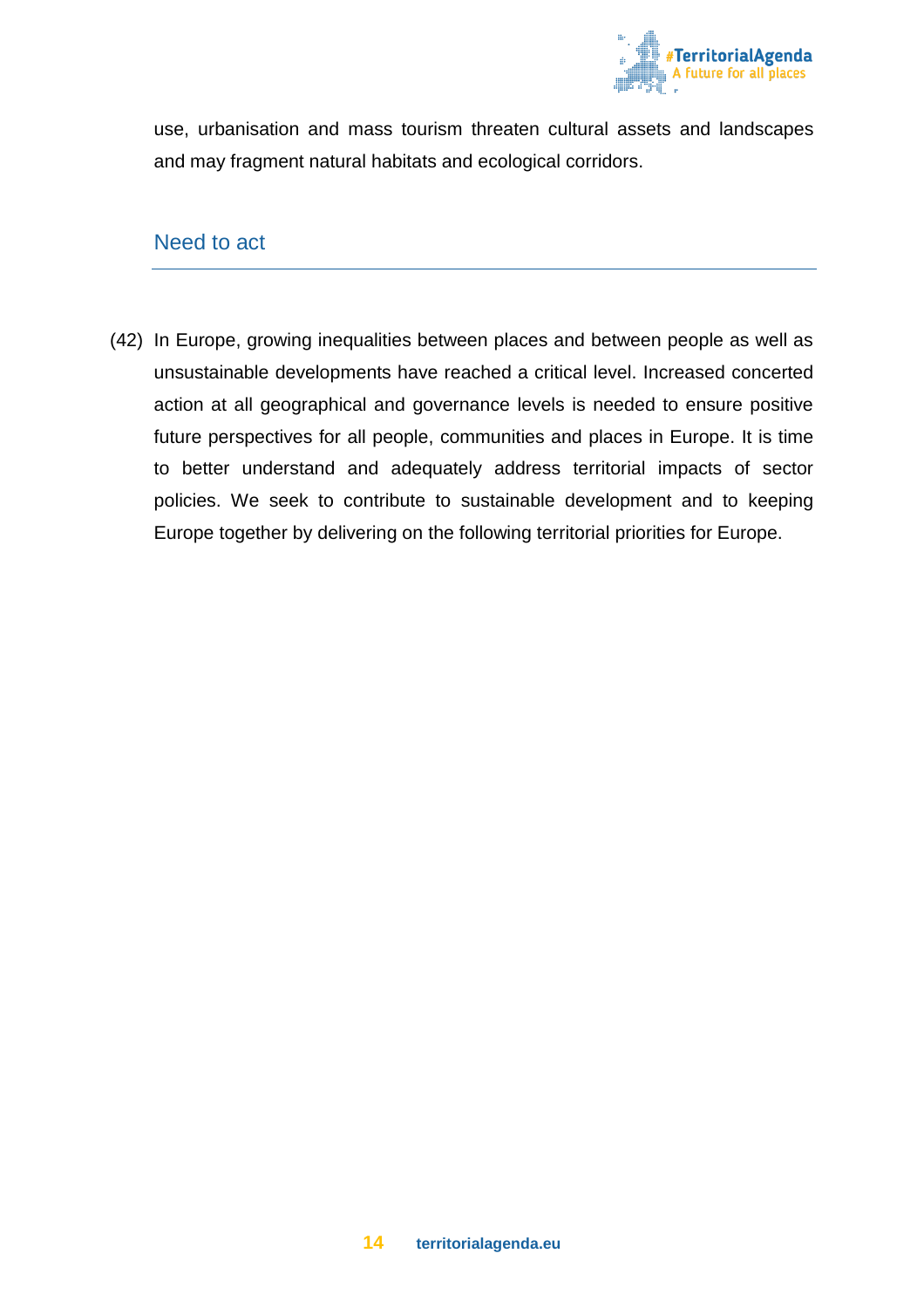

## **III Territorial priorities for Europe**

- (43) Ensuring a sustainable future for all places and people in Europe requires actions based on:
	- a common understanding that development needs and impacts of future developments differ between places in Europe, which can be increased through exchanges of knowledge and experiences gained from specific solutions and their related support schemes; and
	- cooperation and coordination between places, levels of governments, policy sectors and societal groups to address complex issues and utilise diverse potential, including through EU Cohesion Policy, Rural Development Policy, Interreg, or other tools enhancing integrated territorial or local development.
- (44) We therefore define two overarching objectives, a Just Europe and a Green Europe, which have six priorities for developing the European territory as a whole, along with all its places:

### A JUST EUROPE

#### that offers future perspectives for all places and people

(45) The priorities for a Just Europe underline the territorial dimension and spatial planning contributions to overarching policy priorities. These priorities include economic, social and territorial cohesion, the European Pillar of Social Rights, a Europe closer to citizens, a more inclusive, sustainable and integrated development of places, Just Transition and territorial integration in Europe.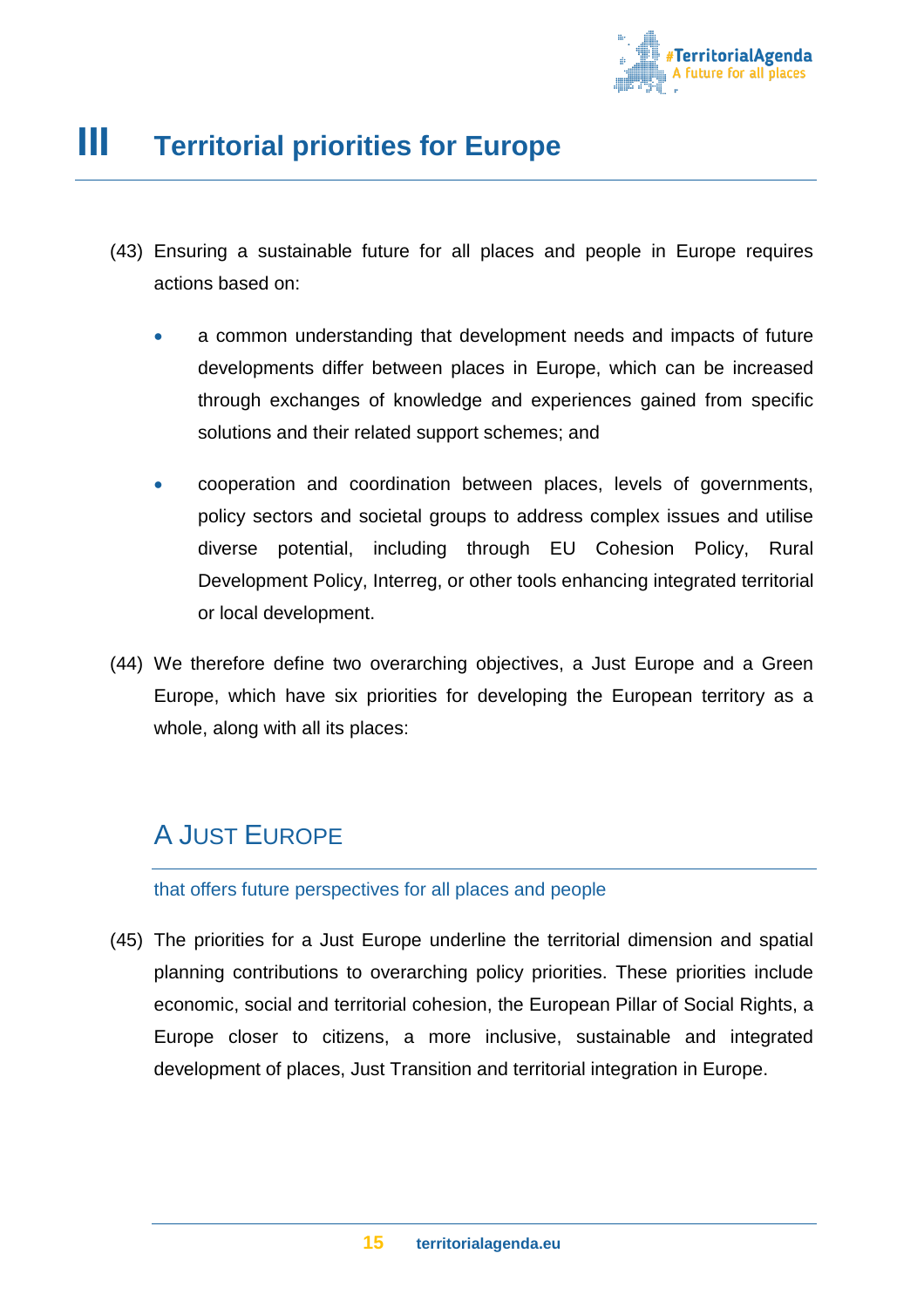

#### BALANCED EUROPE

#### Better balanced territorial development utilising Europe's diversity

- (46) Europe's territorial diversity offers considerable development potential. This can contribute to betterbalanced territorial development, counteracting excessive concentration, strengthening secondary growth poles and reducing inequalities between people and between places. Cooperation in polycentric networks of cities, metropolitan areas and regions contributes to spreading development potential more optimally. Therefore, we will take action to encourage neighbourhoods, communities, municipalities, counties, regions and Member States to cooperate on responses to global societal challenges and improving working, living and business conditions in all places as well as strengthening socio-economic prosperity, innovation capacity, positions in global value chains and global competitiveness across Europe.
- (47) Polarisation between Europe's core and its periphery, its capitals, metropolitan areas, cities, towns, rural areas and areas with geographic and demographic specificities undermines balanced territorial development. Small and mediumsized towns especially have underexploited potential to cushion polarisation. They play a crucial role in regional economic development and social wellbeing, particularly with national and international accessibility and adequate access to services at local and regional level. Polycentric networks can also contribute to more sustainable transport. We invite policy makers from all levels to promote polycentric development models that offer a role for all places.
- (48) Europe has diverse territories, such as coastal zones, islands, mountainous areas, inner peripheries, plains, river valleys and lake basins. All these territories have unique development challenges and potential, though remoteness and the distinct characteristics of outermost regions mean they face particular development challenges. We will take action to encourage decision makers at all governance levels to unleash the unique potential of territories with specific geographies and adequately address the constraints of these areas through integrated and cooperative approaches.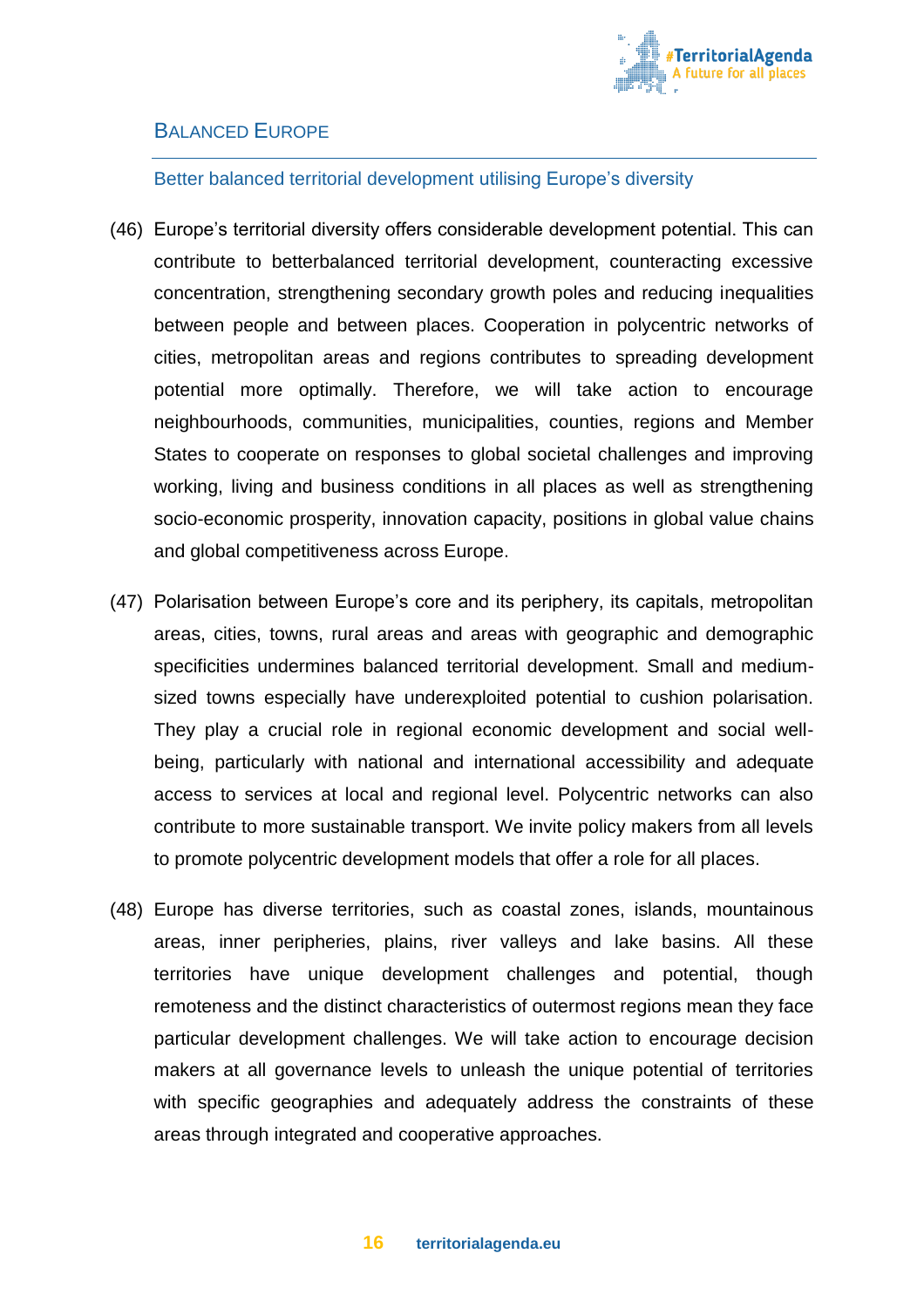

#### FUNCTIONAL REGIONS

Convergent local and regional development, less inequality between places

- (49) Cities and towns of all sizes are motors of economic and social development and attractive places for living, working, visiting and investing. Cooperation and networking within and between cities, towns and their surrounding areas in the same functional region create development perspectives for all places taking into account the need to promote urban-rural linkages. Such functional regions often break with existing administrative delineations. They differ according to functional character and interconnection, are highly dynamic and can shift over time. Decision makers in cities and towns looking beyond their administrative borders to cooperate with their surrounding areas can help their places serve as motors for intra-regional growth. This is to the benefit, rather than at the expense, of their surrounding communities and rural areas. Together cities, towns and their surrounding areas can ensure a healthy and affordable living environment, avoiding further urban sprawl and reducing land take. We will search for dialogue with decisionmakers in cities and towns of all sizes to apply an integrated multilevel governance approach. This means involving people from different governance levels, in particular local and regional ones, as well as diverse policy sectors and societal groups.
- (50) Europe has diverse urban, peri-urban, rural, peripheral and sparsely populated areas. Some of these suffer from segregation or face severe depopulation. Their development is closely related to unique local characteristics and relationships with other places, accessibility and access to public services, education opportunities and internet connections, diversified economic activities and entrepreneurship as well as their ecological functions and ecosystem services. At urban scale these aspects are addressed in the New Leipzig Charter. We will engage with local and regional decision makers to strengthen cooperation on long-term place-based strategies for these areas and address sustainable functional links between neighbouring areas, including through spatial planning and instruments of EU Cohesion Policy, Rural Development Policy and EU policies such as integrated territorial investments (ITI), community-led local development (CLLD - LEADER) or any other tools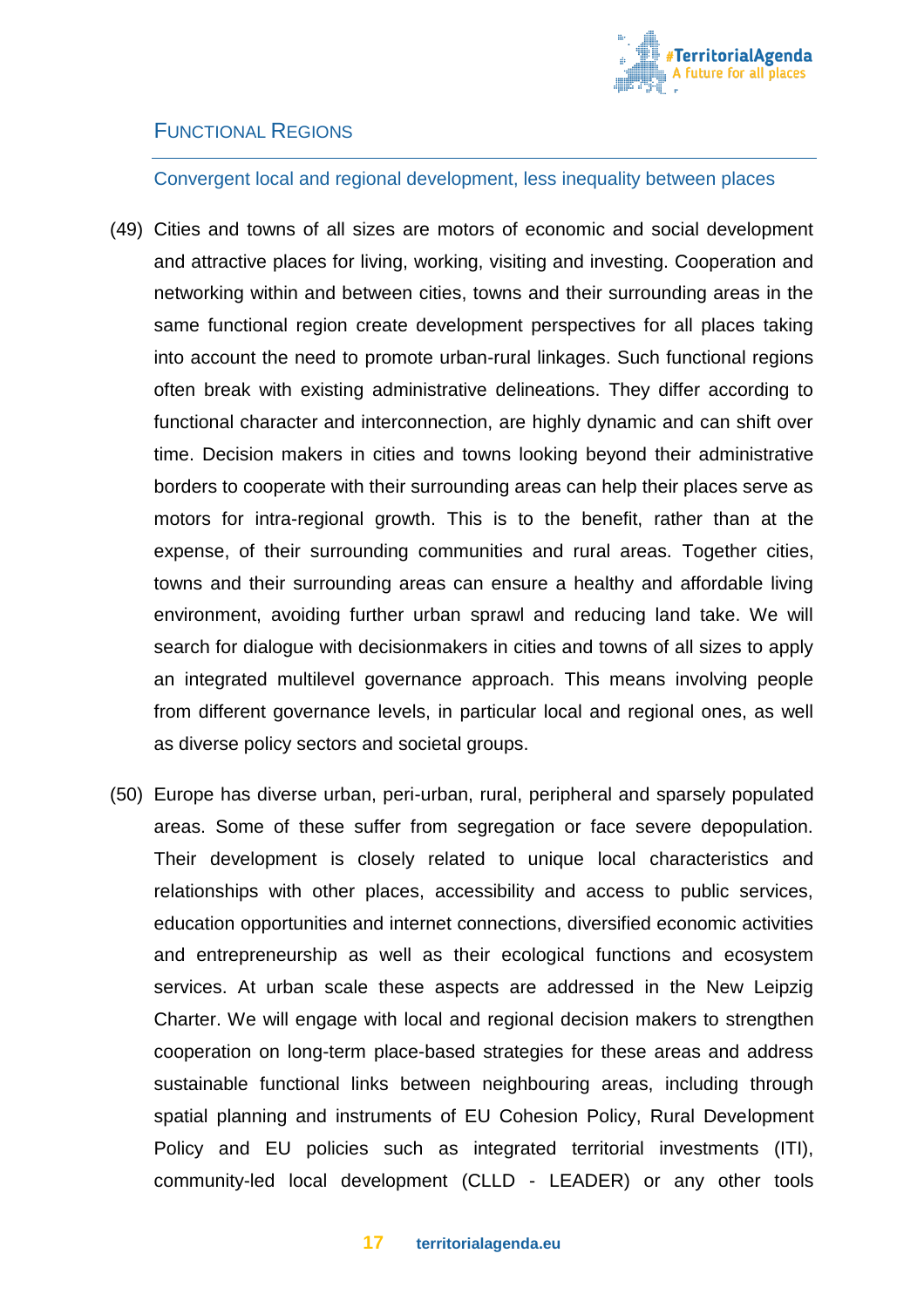

enhancing integrated territorial or local development. These may already exist in the territory.

#### INTEGRATION BEYOND BORDERS

Easier living and working across national borders

- (51) Territorial and maritime cooperation between places in different countries helps make better use of development potential and address common challenges. Joining forces beyond borders, including Interreg programmes and projects, can create critical mass for development and promote synergies while diminishing economic, social and environmental fragmentation and negative externalities. This includes ecosystems, natural and cultural heritage, labour markets, public service provision and city networks divided by internal, external, land or maritime borders. We will take action to embed stable cross-border, transnational and interregional cooperation in macro-regional, national, regional and local development strategies. Examples of stable approaches that facilitate cooperation between administrative areas beyond single projects include strategic Interreg cooperation, Initiative on Knowledge and Innovation Communities by the European Institute of Innovation & Technology (EIT KIC Initiatives), Smart Specialisation Strategy (S3) platforms, EU Strategic Value Chain Consortiums, Horizon Europe cooperation, European Groupings of Territorial Cooperation (EGTC), mainstream EU Cohesion Policy programmes, macro-regional strategies, inter-metropolitan cooperation, functional regions governance, cross-border planning and legal cross-border agreements. We also support the development of new strategic documents, where needed, and the promotion of co-development, involving citizens across borders.
- (52) There remain many legal and administrative obstacles to deepening cooperation beyond borders. We will intensify the dialogue with policy makers at all governance levels to coordinate national sector policies between countries and to diminish existing obstacles to cooperation.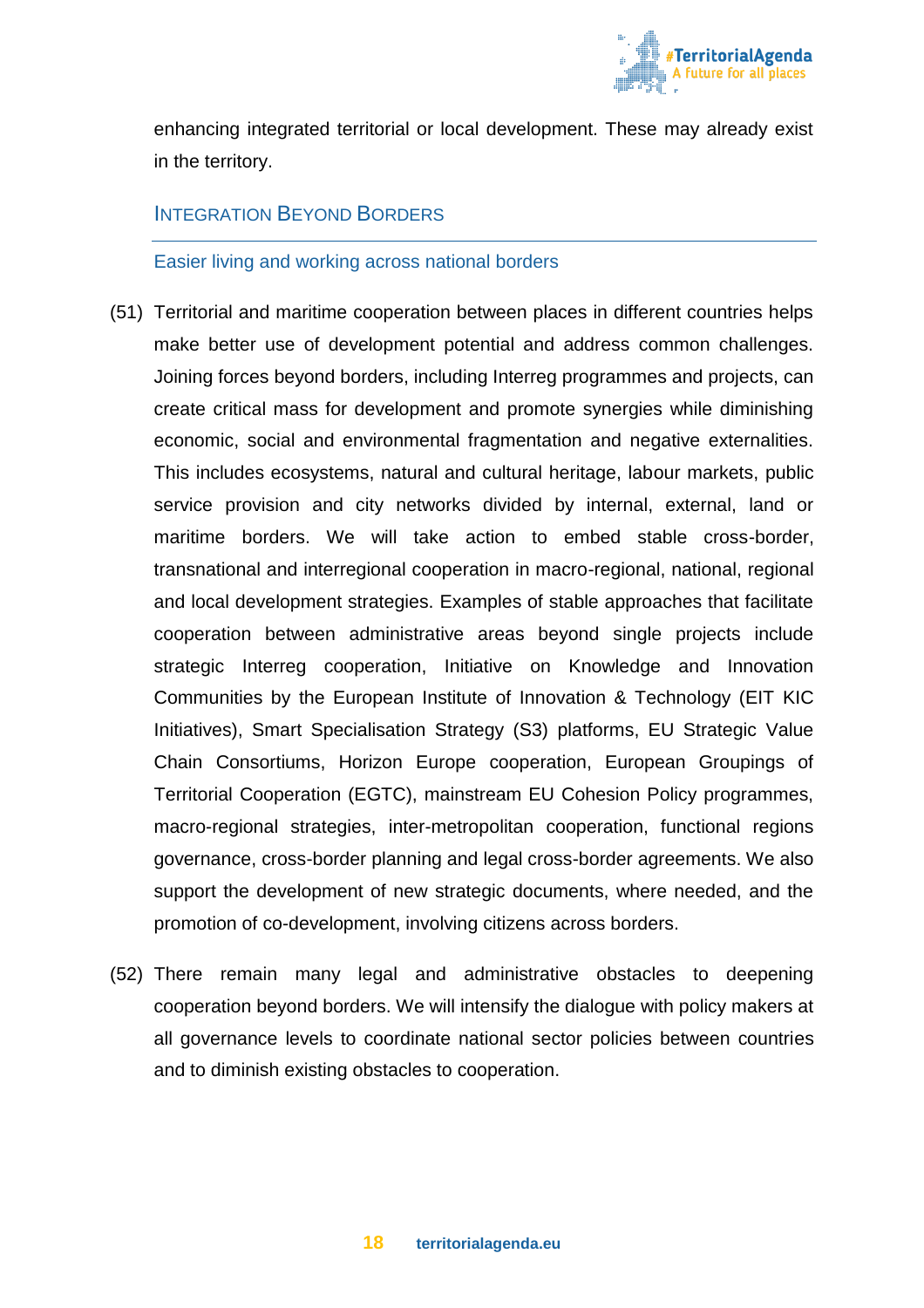

## A GREEN EUROPE

#### that protects common livelihoods and shapes societal transition

(53) Green Europe priorities underline the territorial dimension and spatial planning contributions to overarching policy priorities such as the United Nations Sustainable Development Goals, the Convention on Biological Diversity, the European Green Deal, the Paris Agreement, the EU Biodiversity Strategy for 2030, the European Landscape Convention and the EU Forest Strategy. Other relevant priorities concern Europe fit for the digital age, sustainable mobility and a fully integrated European transport network, the transition to a circular economy in Europe and the application of an ecosystem-based approach.

#### HEALTHY ENVIRONMENT

Better ecological livelihoods, climate-neutral and resilient towns, cities and regions

- (54) Ecosystems, including agricultural, forest, grassland, fresh water and marine ecosystems, are fundamental to human existence and important for long-term sustainable development. It is a joint responsibility to ensure that they are sustainably accessible to the wider public, well-functioning, resilient, enhanced, in healthy conditions and that they generate income for local populations and businesses. This helps mitigate climate change, combat the loss of biodiversity, ensure the provision of ecosystem services and raise public awareness of all the above. Integrated management is particularly important, taking into consideration different geographical specificities. We support the development of nature-based solutions as well as green and blue infrastructure networks that link ecosystems and protected areas in spatial planning, land management and other policies, and the development of new crisis management tools to increase places' safety and resilience.
- (55) Climate change and a loss of biodiversity risk eroding livelihoods. Risk and disaster management as well as prevention measures are important to building resilient communities. We will respect the natural limits of Europe's common livelihoods and increase the resilience of all places impacted by climate change. This can be done by developing local and regional strategies for climate-neutral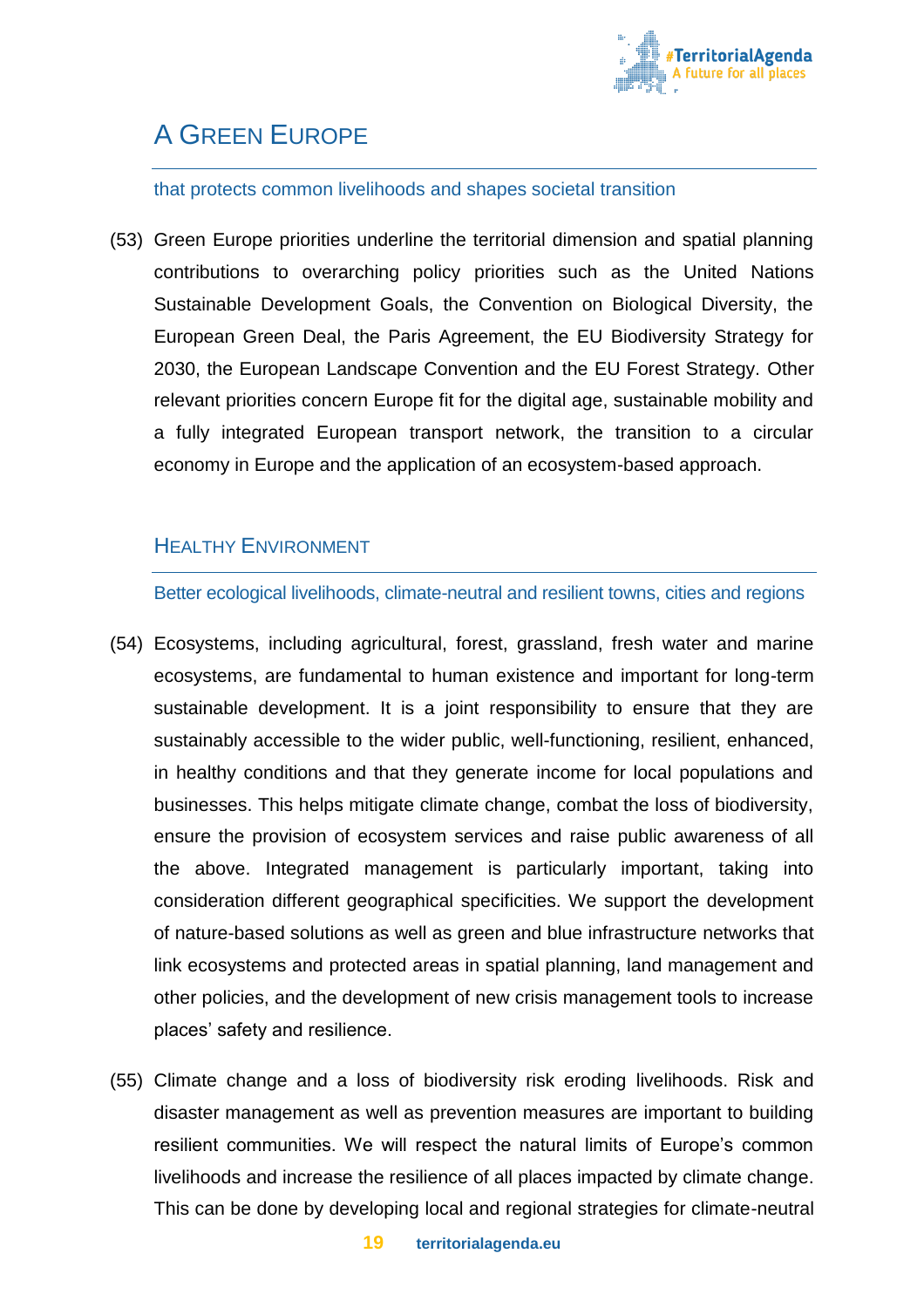

towns, cities and regions. Possible mitigating and adaptive actions include promoting sustainable land-use, open spaces and public green areas, restoring degraded land and coastal areas, combatting deforestation and preserving oceans and water bodies. Other actions can involve preventing urban sprawl and urban heat islands, implementing green infrastructure, improving air quality, ensuring no net land-take by 2050, strengthening the delivery of ecosystem services and improving the integration of terrestrial and maritime spatial planning.

(56) Europe's natural and cultural heritage is a unique and diverse asset to be protected, managed and further developed. Areas rich in natural and cultural heritage or unique landscapes need to make best use of these assets and their untapped potential. They need to balance nature conservation, sustainable use of natural resources and economic development, including by creating environmentally friendly jobs, fostering community growth and well-being, or working with innovative social entrepreneurs. We will concentrate on strengthening awareness and empowering local and regional communities to protect, rehabilitate, utilise and reutilise their (built) environments, landscapes, material and immaterial cultural assets and other unique values through instruments of EU Cohesion Policy, Rural Development Policy, spatial planning or any other tools enhancing integrated territorial or local development among others. These may already be effectively present in the territory.

#### CIRCULAR ECONOMY

#### Strong and sustainable local economies in a globalised world

(57) Circularity means managing material, water and energy flows. It includes reusing and recycling products including buildings, building materials and wastewater based on life-cycle assessment and energy renovation for buildings. The transition of Europe's economies towards a place-based circular and carbon/climate-neutral economy depends on the competitiveness and assets of local and regional players. In a globalised economy, this requires building industrial symbiosis processes which bring together global competitiveness and local assets. We support Europe's transition to a circular economy and the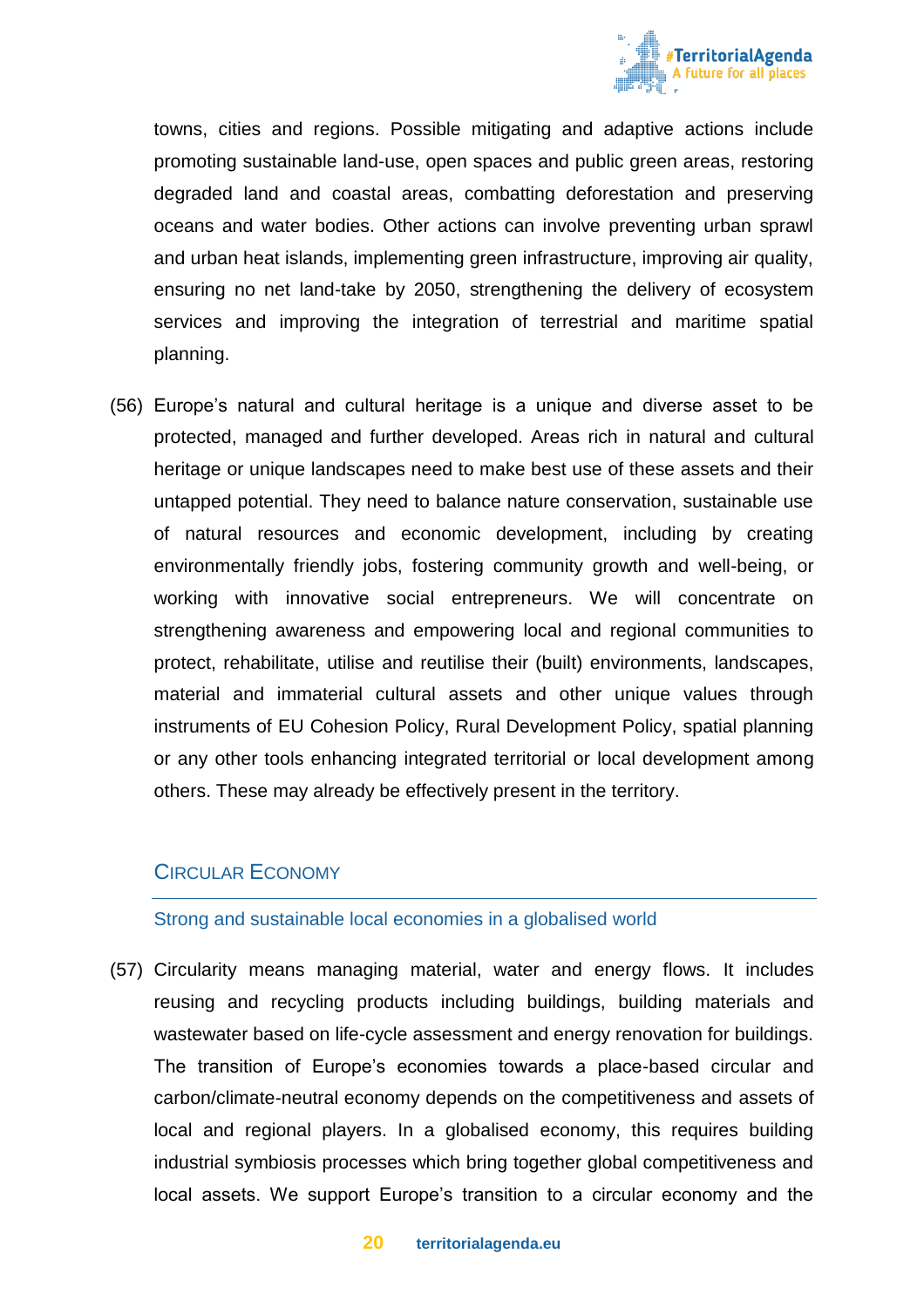

development of place-based industrial symbiosis processes, also taking into account the need for sustainable soil and land use.

- (58) To better utilise Europe's multifaceted territorial assets for the transition to a circular economy we support the development of local and regional circular economy strategies linking local and global economies. These strategies should build on local assets and the capacity to innovate while also combining energy and economic transition processes for a place-based circular economy. Smart specialisation strategies and European research and innovation policies, such as Horizon Europe or the Joint Programming Initiative Urban Europe, can play an important role in the circular economy transition.
- (59) Local products, markets, business environments, training, entrepreneurship, increased self-sufficiency and strong communities are important for creating resilient local economies and benefits for the environment. Diversified local economies help reduce vulnerability to external forces while assisting energy and economic transition processes. We encourage the strengthening of innovation capacities in all regions, including local strategies for energy transition and measures in the building, transport and bioeconomy sectors.

#### SUSTAINABLE CONNECTIONS

Sustainable digital and physical connectivity of places

- (60) Physical and digital connections are important for European societies and economies and pose major environmental challenges. Therefore, smart, sustainable and safe forms of transport and connectivity are needed, especially to support the priorities of a balanced Europe and functional regions.
- (61) The transition to a sustainable digital society can support decentralised and sustainable developments. E-inclusion where people, enterprises and places benefit from digitalisation, depends on fair and affordable access to high-quality internet, next generation mobile phone connections and digital skills – while taking into consideration sustainability and health issues. This particularly concerns access to e-governance and e-services of general interest affecting the quality of life and competitiveness of places. We will invite stakeholders to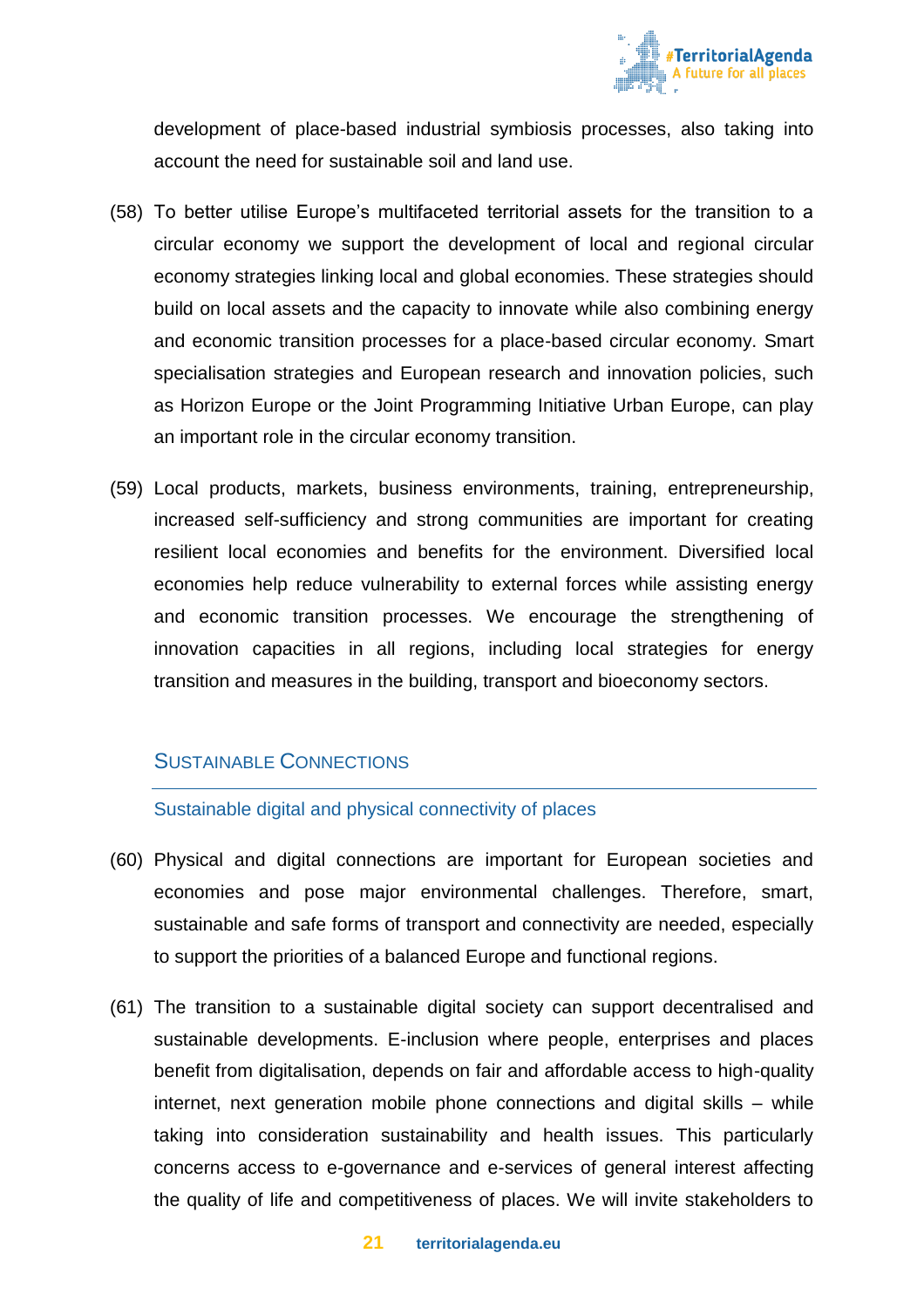

enter into a dialogue on the need for adequate access to high-speed fixed and mobile communication networks in all places, and the need for a digital infrastructure with a low carbon footprint and low impact on human health. This can help ensure adequate living and business conditions across Europe.

- (62) Access to intermodal freight and passenger transport is important for all places in Europe. Efficient and environmentally friendly transport solutions are ever more important to achieving climate, air pollution, noise objectives, accessibility and connectivity of all regions in Europe. This includes transport modes individually, as well as combined transport. We will further improve links between regional planning and the development of Trans-European Networks (TEN), especially along core network corridors. Linking all places with major transport nodes supports international trade connections and local development opportunities. EU Cohesion Policy and Connecting Europe Facility are important to achieving this.
- (63) Reliable secondary and local transport networks which link to transnational networks and urban centres are essential for quality of life and for business opportunities. This especially concerns towns, rural, peripheral and sparsely populated areas, islands, mountain areas and outermost regions. We invite spatial and transport planners to explore new socially and environmentally progressive models for local and regional mobility-as-a-service and to cooperate on multimodal and environmentally friendly accessibility of and within urban centres. Instruments of EU Cohesion Policy, sustainable urban mobility plans or any other tools enhancing integrated territorial or local development are important for this and may already be effectively present in the territory.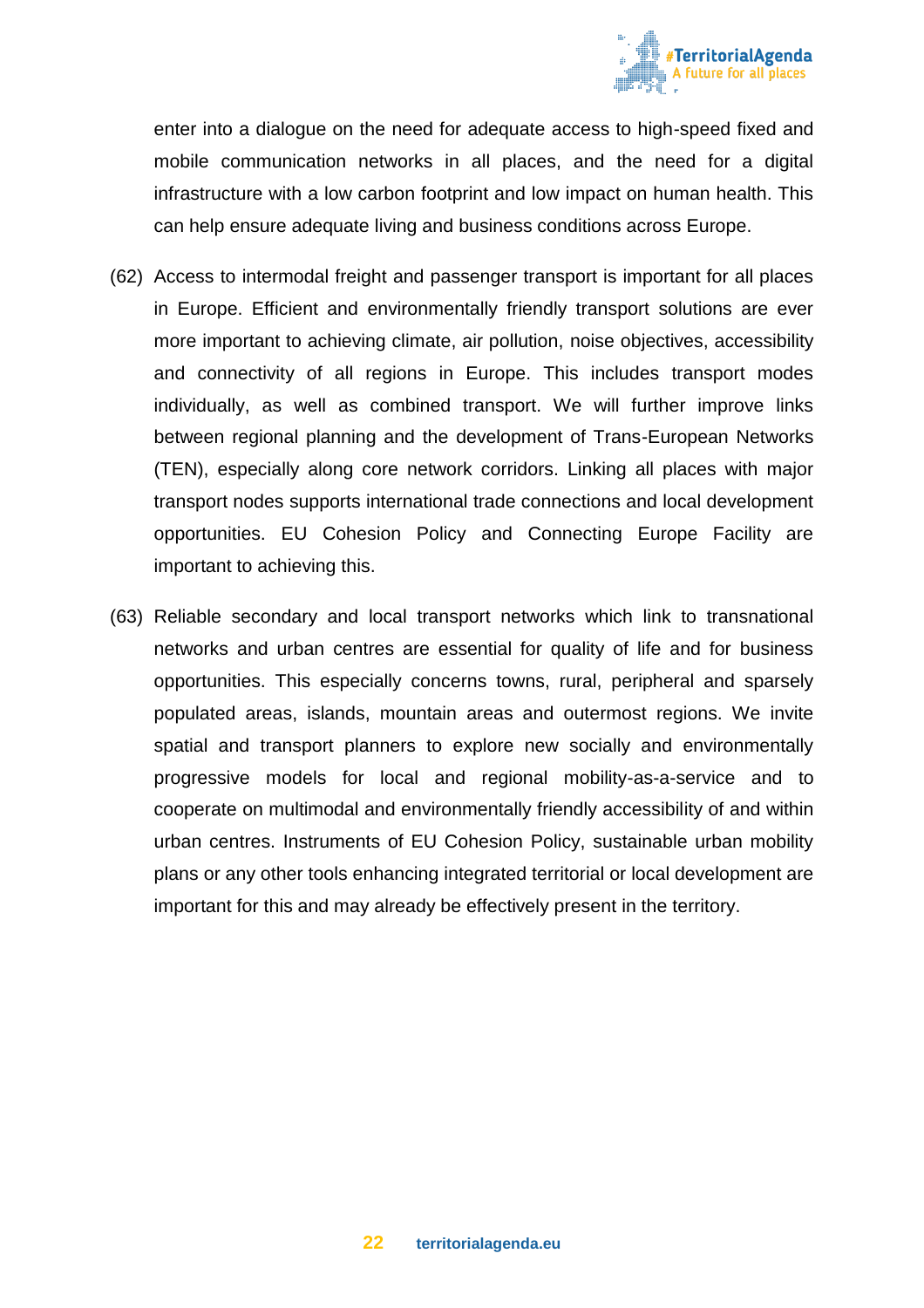

## **Putting priorities into action**

- (64) The priorities spelled out in the Territorial Agenda 2030 need to be supported by actions from committed players. Only then can Territorial Agenda priorities and concerns over spatial inequalities and the transition towards a carbon/climateneutral economy be addressed appropriately. Taken together, the actions should strengthen
	- multi-level governance;
	- place-based approaches;
	- coordinated sector policy territorial impacts and coherence;
	- cooperation between territories;
	- territorial cohesion at European level;
	- territorial cohesion at cross-border, transnational, inter- and intra-regional level; and
	- Member State and neighbouring country contributions to territorial cohesion.
- (65) The above points are closely related to the principles of good urban governance outlined in the New Leipzig Charter. These are urban policy for the common good, an integrated approach, participation and co-creation, multi-level governance and a place-based approach.

#### Call on key players

(66) Application of the Territorial Agenda relies on informal multilevel cooperation between Member States, sub-national authorities, the European Commission, the European Parliament, the European Committee of the Regions, the European Economic and Social Committee, the European Investment Bank and other relevant players. Application of the Territorial Agenda would benefit from cooperation with those in charge of the Urban Agenda, the New Leipzig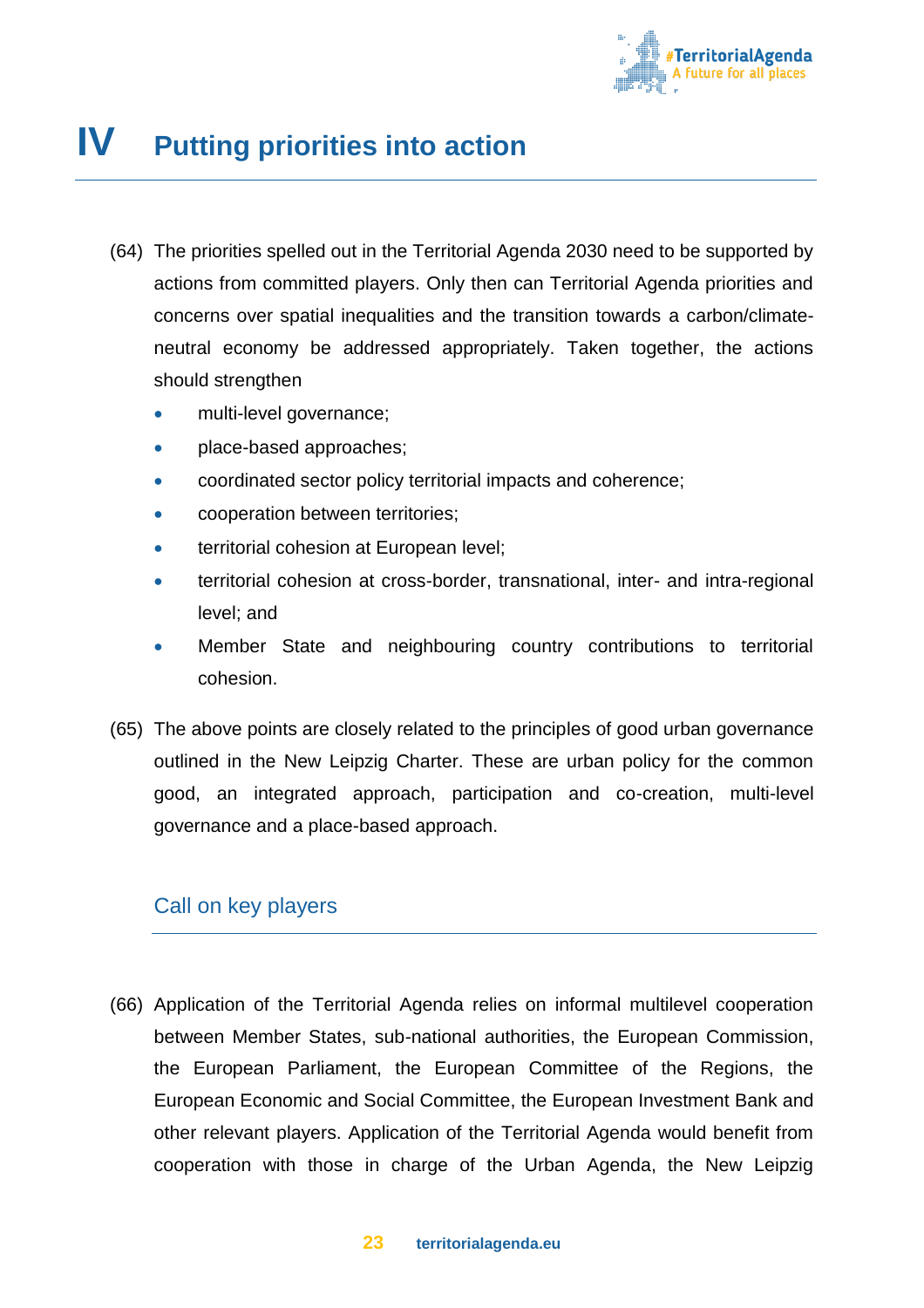

Charter, EU Cohesion and Rural Development Policy, the implementation of the EU Recovery Plan and the EU macro-regional and sea basin strategies.

- (67) **Member State intergovernmental cooperation** will strengthen cooperation on Territorial Agenda priorities at European level with the European Commission, the European Parliament, the European Committee of the Regions, the European Economic and Social Committee and the European Investment Bank. Every second year Member States will discuss progress in applying the Territorial Agenda, especially initiatives and actions, at a meeting of the Network of Territorial Cohesion Contact Points (NTCCP). Findings on this progress will be discussed at meetings of the Directors-General on Territorial Cohesion (DGTC). To strengthen dialogue on the interplay between territorial development and sector policies, DGTC meetings could include a joint session with representatives of territorially relevant policy sectors.
- (68) **Member States individually** will promote the Territorial Agenda priorities and engage relevant players in all sector policies and at all levels of government. This includes promoting the Territorial Agenda in national strategic, spatial and territorial planning processes, Partnership Agreements and programmes for EU Cohesion Policy, national recovery plans and other EU funds, underlining the importance of the principle of subsidiarity to define the nature of territories and to secure targeted interventions and support in each Member State. It includes communicating the Territorial Agenda and working towards territorial cohesion at national level together with sector ministries, sub-national authorities and civil society.
- (69) **Sub-national authorities and bodies**, including those at local and regional level and their national associations, are invited to apply the Territorial Agenda and take steps to engage relevant players. This includes considering Territorial Agenda priorities in their spatial planning and overarching development strategies and policies, as well as taking inspiration from pilot actions and offering their own proposals for new pilot actions. In particular they are encouraged to cooperate with neighbouring territories and places facing similar or complementary potential or challenges, and with the actors involved. In addition, sub-national authorities are invited to take an active role in regional,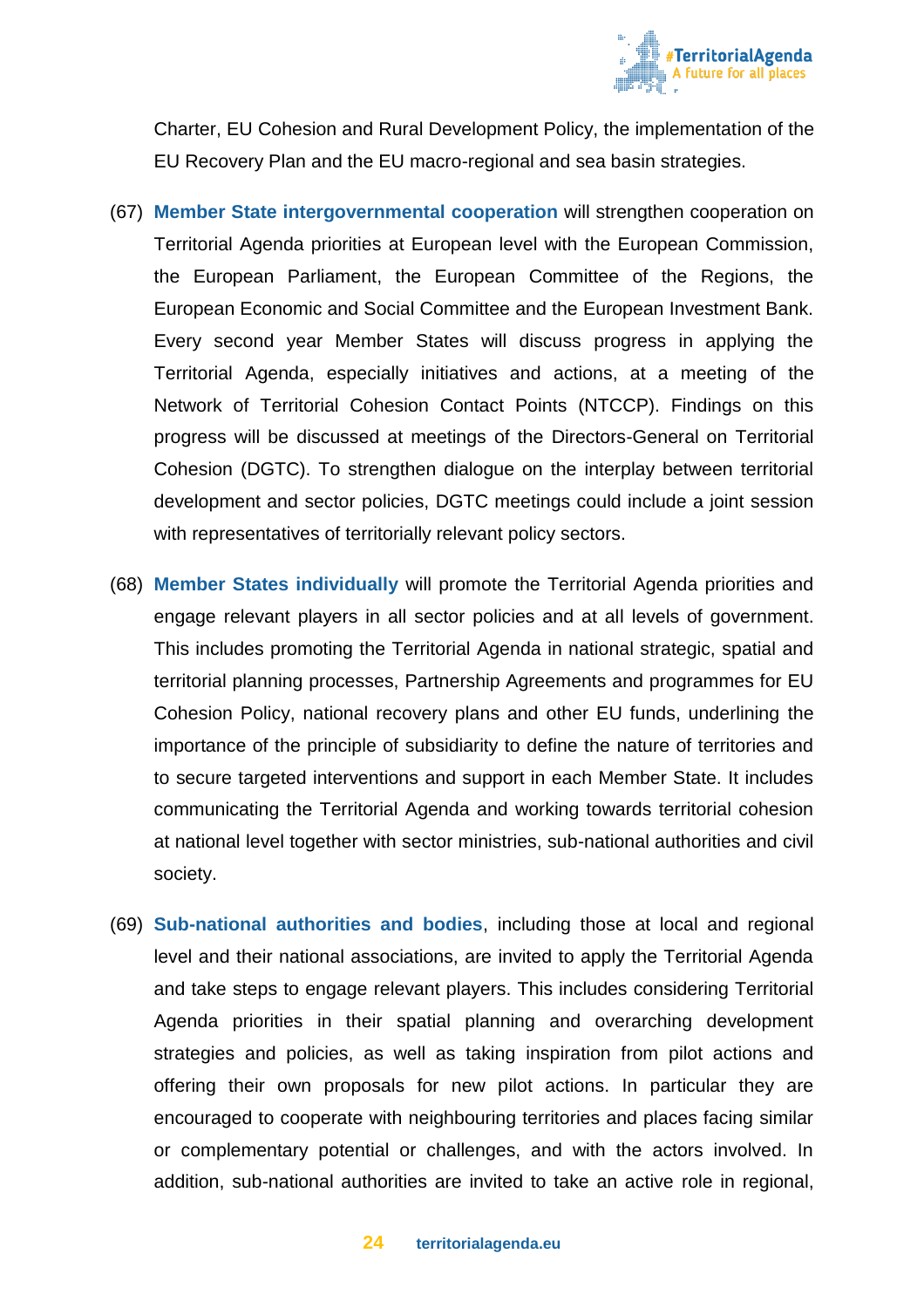

national and European debates concerning application of the Territorial Agenda.

- (70) **European Commission** is invited to contribute to the Territorial Agenda priorities and further strengthen its efforts to promote territorial cohesion in Europe, the territorial dimension in EU policies, and to coordinate sector policies. This may include strengthening the territorial dimension in the European Semester and Impact Assessments using available tools to assess territorial impacts and stronger stakeholder involvement, as well as further promoting – under EU Cohesion Policy and other relevant EU policies – integrated territorial development, uptake of relevant tools and instruments, territorial cooperation, and following and taking inspiration from pilot actions.
- (71) **European Parliament** is invited to note the Territorial Agenda and to consider its priorities in the Committee on Regional Development (REGI) and other committees and intergroups which have a territorial dimension. This may include advocating Territorial Agenda priorities in EU legislative processes.
- (72) **European Committee of the Regions**, as the European Union's advisory body formally representing regions and municipalities at EU level, is invited to contribute to the implementation and further development of the Territorial Agenda. To this end, the EuropanCommittee of the Regions is invited to inform its members about the Territorial Agenda and implementation progress. It is also invited to encourage local and regional authorities in Europe to apply the Territorial Agenda, cooperate with neighbouring territories and places, learn from pilot actions and offer their own proposals for new pilot actions. The European Committee of the Regions is also invited to promote Territorial Agenda objectives at European level through its consultative work. It is also invited to promote the uptake and further development of territorial tools and instruments such as territorial impact assessments, European Groupings of Territorial Cooperation (EGTC), and integrated territorial development under EU Cohesion Policy.
- (73) **European Economic and Social Committee** is asked to inform its members about the Territorial Agenda priorities and encourage them to cooperate in implementing the Territorial Agenda. This includes underlining the importance of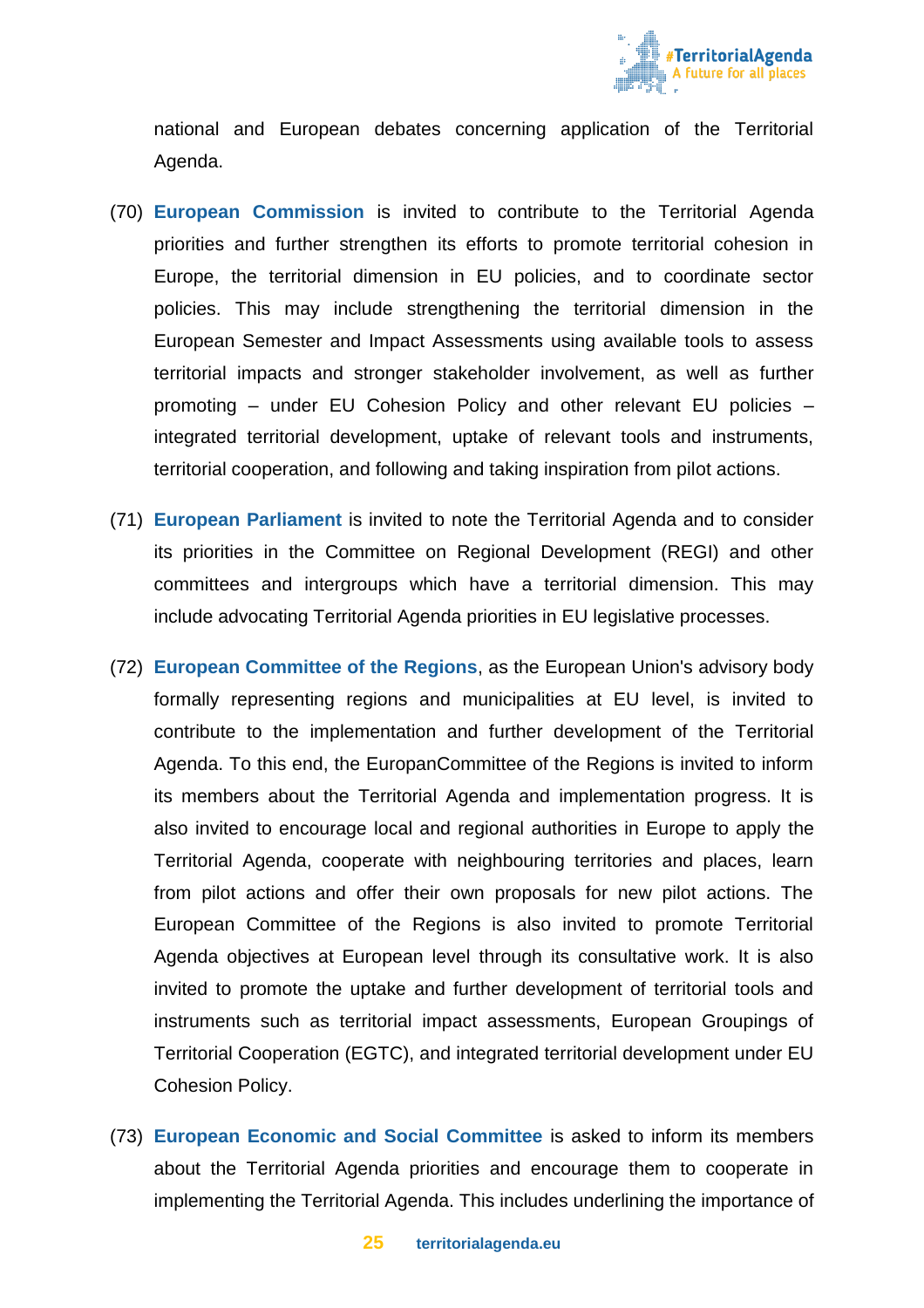

civil society partners to ensuring a sustainable future for all places and strengthening CLLD and any other tool facilitating integrated territorial development and cooperation. In addition, they are asked to advocate Territorial Agenda priorities in policy debates at European level.

- (74) **European Investment Bank Group** is asked to reflect priorities and actions of the Territorial Agenda as appropriate in its lending, grant-loan blending and advisory services approach, taking into account the need to support sustainable territorial development strategies without jeopardising its financial discipline. Since the EIB Group can play an important role in financing sustainable investments of all sizes in areas covered by the Territorial Agenda, it is invited to contribute to pilot actions, in particular to support the development of better funding approaches in the territorial context complementing the European Commission. This can include supporting place-sensitive investments through lending, grant-loan blending and advising Member States and key players about territorial project preparation and implementation as well as the use of financial instruments.
- (75) **European and national associations** addressing spatial development and/or representing local and regional governments are invited to inform their members about the Territorial Agenda priorities and encourage them to apply the Agenda, cooperate with neighbouring territories and places, learn from pilot actions and offer their own proposals for new pilot actions. In addition, they are encouraged to advocate Territorial Agenda objectives in policy debates at transnational and European level.

#### Implementation through dedicated actions

(76) Actions putting the Territorial Agenda into practice can be taken at any governance level and can vary in character and focus. Every key player is asked to implement the Territorial Agenda in the context of their regular mandate. Only then can spatial inequalities and the societal transformation toward a carbon/climate-neutral economy be addressed appropriately.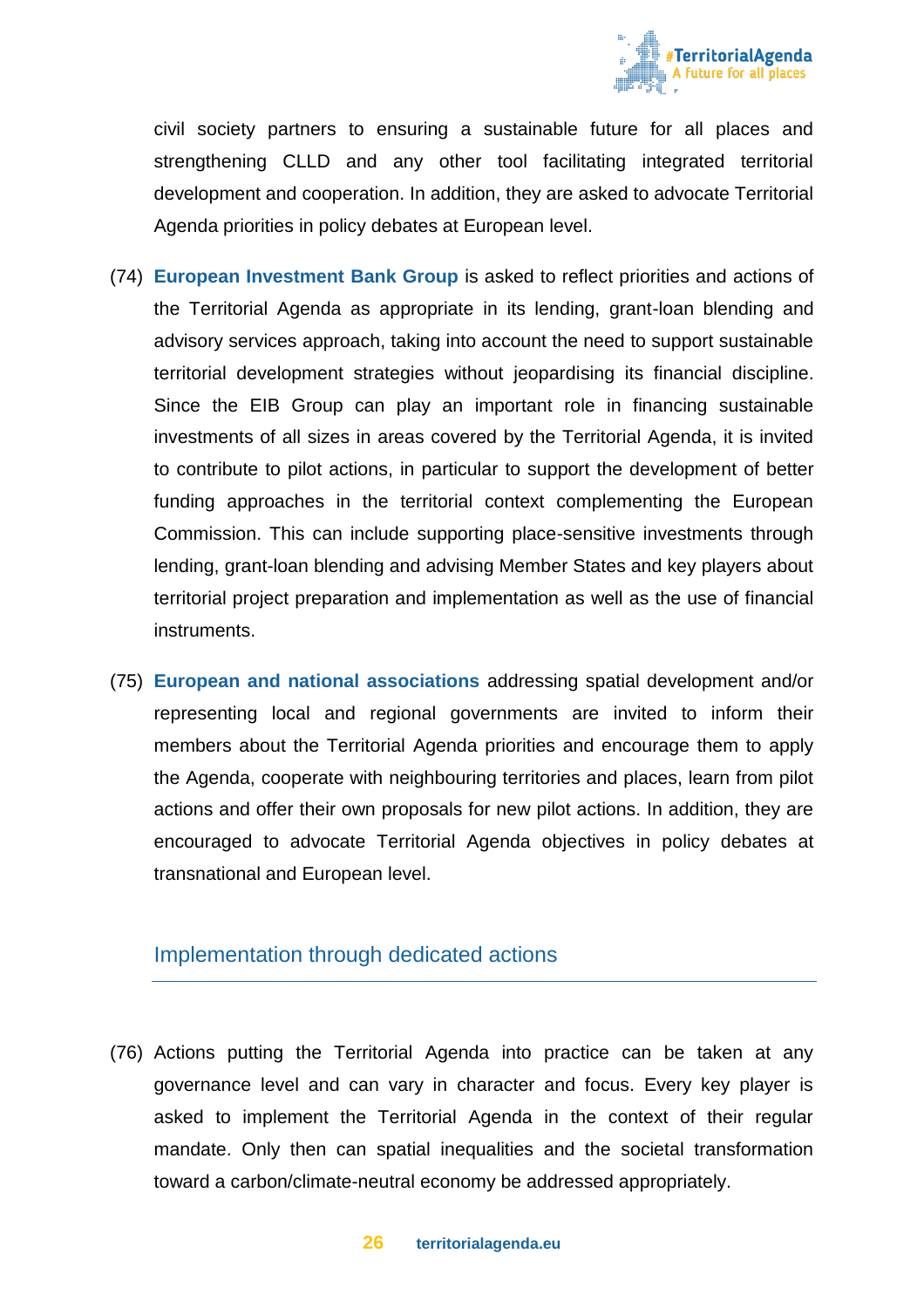

(77) To inspire joint actions across Europe, pilot actions demonstrate, test and develop practices which contribute to achieving Territorial Agenda priorities. These actions mirror increasing recognition of the importance of place-based policies by showing how the territorial dimension of regional, national and European policies can be actively addressed. They focus on learning, sharing best practices, joint working groups developing ways forward, or implementation. Everybody is encouraged to closely follow these actions, take inspiration and offer proposals for new actions. Actions addressing priorities of the Urban Agenda, New Leipzig Charter and Territorial Agenda can strengthen links between urban and territorial policies.

#### **Coordination**

- (78) The activities of the Territorial Agenda will be coordinated by meetings of the Directors General on Territorial Cohesion (DGTC), prepared by the Network of Territorial Cohesion Contact Points (NTCCP), and supported by the Territorial Agenda Working Group (TAWG).
- (79) The next ESPON cooperation programme shall continue and strengthen support and advice to the implementation process and Presidencies of the Council of the EU, e.g. through monitoring activities and focused communication of evidence and knowledge related to the Territorial Agenda 2030.
- (80) Coordination activities of the Territorial Agenda 2030 will
	- endeavour to ensure that activities and pilot actions are transparent, conceived with and supported by (representatives of) Member States, subnational players and the European Commission, mutually reinforcing and optimally impacting EU and national policy making;
	- regularly review progress on implementation and pilot actions; and
	- communicate Territorial Agenda objectives and priorities as well as implementation progress to players at sub-national, national and European level.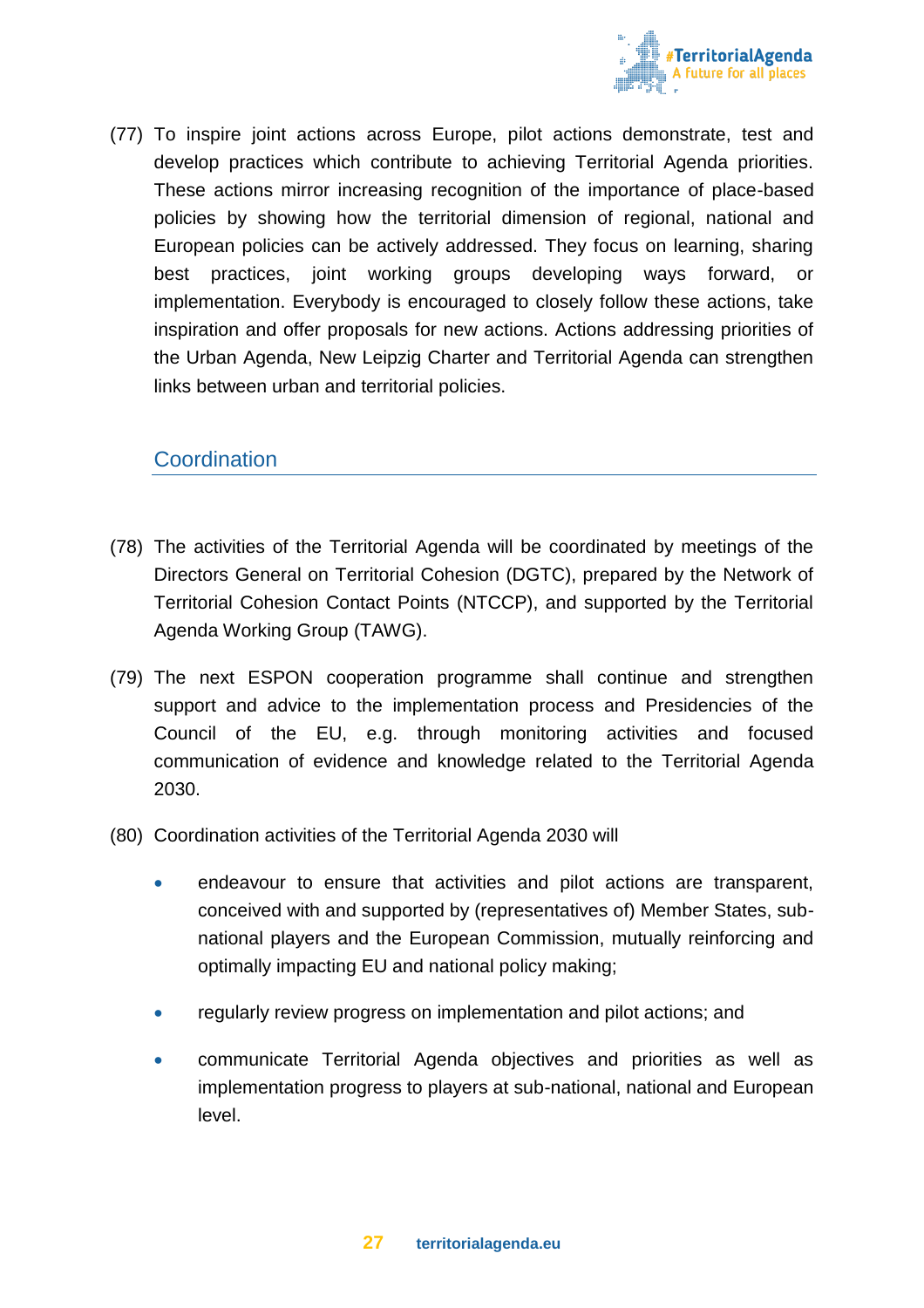

- (81) The forthcoming Presidencies of the Council of the EU are asked to follow up on the Territorial Agenda 2030 and further strengthen its communication, application and governance:
- (82) **Communication** on progress in applying the Territorial Agenda and marking the 25<sup>th</sup> and 30<sup>th</sup> anniversaries of the European Spatial Development Perspective (1999) in 2024 and 2029 and the  $20<sup>th</sup>$  anniversary of the Territorial Agenda (2007) in 2027.
- (83) **Application** of the Territorial Agenda including a discussion on progress, including pilot actions.
- (84) **Governance** with a focus on a stocktaking in 2024 including reviews of the governance system, implementation progress and relevance of the priorities. This will be conducted in the light of preparations for EU Cohesion Policy post-2027. The Presidency of the Council of the EU in the first half of 2025 is invited to organise an informal ministerial meeting, informing a decision on possible renewal of the Territorial Agenda 2030.